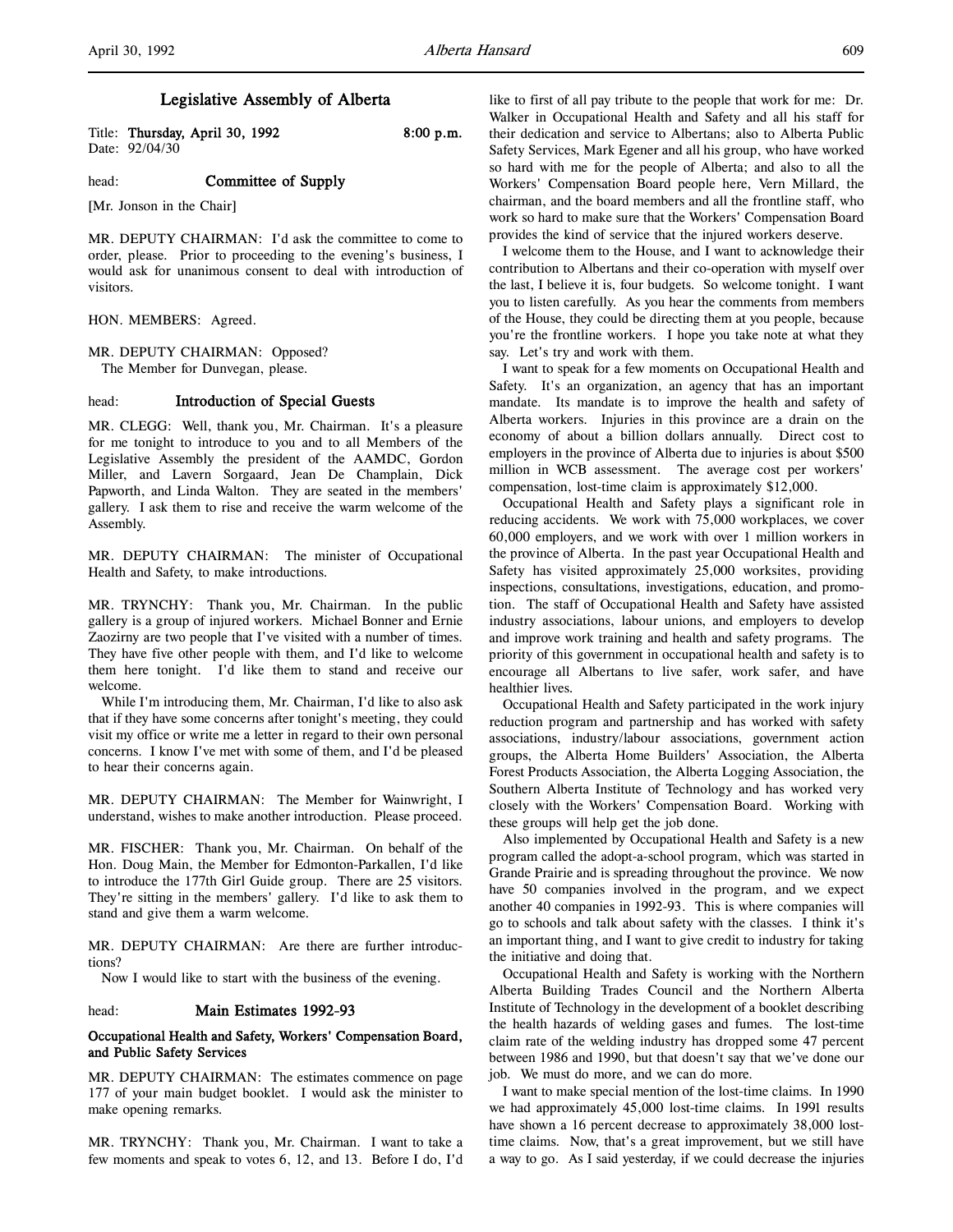We have a number of things we want to do. Our goal for '92 and on is to continue to reduce workplace injuries, to reduce illness and deaths. Results show that we are working in the right direction, but as I've said before, we have more to do. Every day we have some Albertans who are unable to work due to an occupational injury or illness. This level of pain and suffering to themselves and their family and the economic loss are unacceptable to all of us in this Assembly and to every Albertan. By working together, we can meet the challenge before us; I know we can. It's a team effort, as I've said so many times, and I am and this government is committed to injury reduction.

#### 8:10

I want to move on to say a few words with regard to the Workers' Compensation Board. Vote 13 provides the transfer of some \$8.2 million to cover legislated increases to the pre-1974 workers' compensation payments. This is the third year of the five-year plan for the phaseout from general revenue by 1995. After that the amounts to be paid for those injuries will be taken out of employers' workers' compensation assessment.

Over the past three years there have been a number of changes at the WCB, but one very important and significant change has been the partnership of the board with Occupational Health and Safety. They've got along and are working now hand in glove. They have Occupational Health and Safety personnel sit on the Workers' Compensation Board and vice versa. There's a link of communication so that each knows what the other one is doing and how they can work together to reduce injuries and reduce the cost of compensation to the employers.

They're also working with industry and labour. This has resulted in a work injury reduction program which is focused on large employers with a high number of claims. It's an interesting number, Mr. Chairman. This injury reduction program has 92 employers registered, some 91,100 workers. The lost-time claim rate reduced in that group has been 18.2 percent in 1991. In 1990 it was reduced by 9.4 percent. So they asked: how did you do it? Well, we did it through consultation. We did it through education. We did it through incentives and commitment to reduce in-workplace injuries in this province.

Many of you, I understand, took in the MLA dinner and tour at the compensation building. I apologize that I wasn't able to make it because of an illness. I'm sure that those of you there viewed the facility and asked questions, and I'm sure the board responded to your concerns.

Another significant improvement has been lower caseloads, from 300 to 130. Initial payments to claims have been reduced from 48 days in 1990 to 14 days in '91. The board increased maximum insurable earnings from \$40,000 to \$42,000 in January of 1992. Entitlement services: 80 percent of all new claims have been routed to this area and accepted, and first payment has been out within 14 days or less, quite an improvement from what we had, say, four years ago.

Client services operation case review: it's been designed to mediate in conflict situations between workers and the board, and 91 out of 168 cases have been resolved. That's a pretty important figure. We hope to continue working to reduce that completely.

The Workers' Compensation Board has resolved to provide information to workers with a workbook explaining assessment policies, procedures, and requirements, which are developed and given to workshop participants. Classifications have been reduced from 762 to 716, and the rating units have been reduced from 327 to 297. Our assessment rate on average is below \$2, very

favourable compared to other boards across Canada. Courses have been provided by the Workers' Compensation Board in industrial rehabilitation. Claims imaging allows more than one person to review a file at the same time, and most of you saw that on your tour on April 8.

We've developed a new direction, a new initiative. It's called the labour/business task force. Three people have been involved to hear cases that have gone through the system, that have gone to appeal through the appeals commission, to the Ombudsman. Now they're looking at the kind of policy changes they might recommend to the board. We hope to have that new direction come this fall.

The Workers' Compensation Board has been meeting with employers, with workers across the province. I think they've just finished their tour. They've spent over 20 days at 15 different locations across the province, and they've met with over 500 employers and injured workers to discuss: is there something else we can do in regard to policy changes?

I have been involved in two round table discussions in regards to compensation, one in Calgary and one in Edmonton, very, very satisfying round table discussions, where we met and heard a number of concerns, and we're taking those forward. Our goal is to improve the promptness of payments, improve all other services, and improve our communications.

Mr. Chairman, I'll close by saying a few words on Public Safety Services. That department promotes emergency preparedness and public safety. It ensures dangerous goods move safely through the province. It provides training to industry, municipalities, government, and over 5,000 people were trained last year. It assists municipalities with emergency response equipment which is cost shared with the federal government. It assists with special rescue equipment, various qualified rescue teams. It's now studying something new: a provincewide 911 service.

There will be recommendations this fall for a computerized radio system which will alert Edmonton and area residents of impending disaster such as a tornado. This is the first of its kind in Canada and could be activated within 90 seconds on every radio and television station across Alberta, a very, very important procedure. We hope to have the first test in May. I think it's important that Albertans know that they have this and that we provide a safe province in which to live.

Public Safety Services co-ordinates and pulls together resources of government in emergency disaster situations such as a tornado. A recent example is the flood in the town of Peace River, which I visited the first Saturday. Those are just examples of the many resources that are called together to manage and prevent and assist as much as possible to prevent loss and what is in many cases a considerable amount of damage.

Mr. Chairman, I've covered briefly the three votes that we have tonight, and I'd be prepared now to take questions from the members.

MR. DEPUTY CHAIRMAN: Just before proceeding, for the benefit of members I should add to something I said earlier, and that is that we're dealing with votes 6, 12, and 13 under Executive Council estimates.

The Member for Edmonton-Mill Woods.

MR. GIBEAULT: Thank you, Mr. Chairman. I'd like to start with a couple of comments on Occupational Health and Safety and then come back to the Workers' Compensation Board. Both of course are very closely related.

In terms of Occupational Health and Safety, it's perhaps an interesting coincidence that we're discussing the budget estimates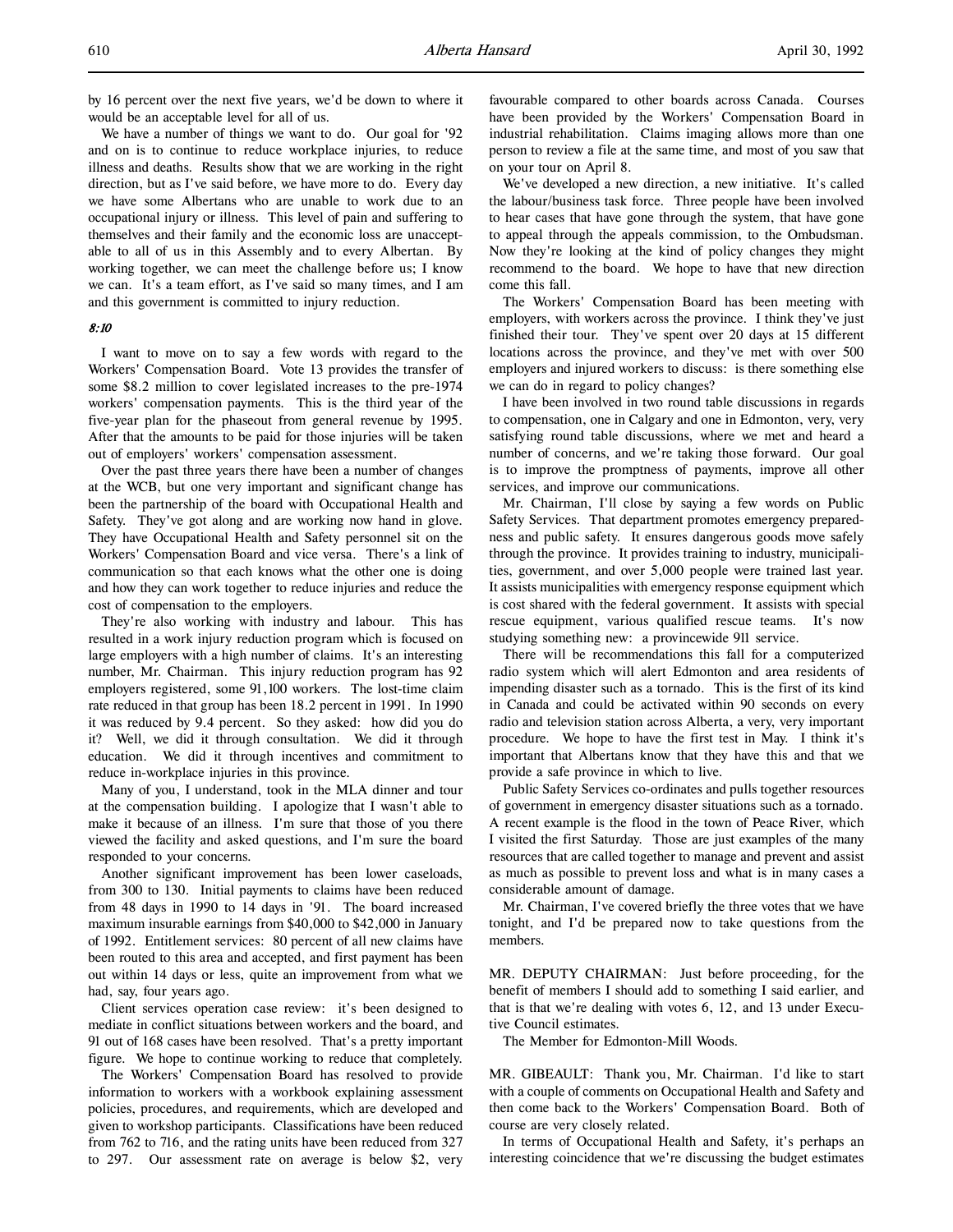for the department of Occupational Health and Safety this evening when there was going on in the last few days the Conference on Workplace Health and Safety, the commitment to action, sponsored by the Forum for Action on Workplace Health and Safety. I had a chance to take in a number of sessions at the forum and listen to some of the ideas that are being explored in different sectors of the province here, new initiatives, firms that have very good records in terms of safety, and some of the ideas that have been developed in other jurisdictions.

Unfortunately, I didn't have a chance to hear the minister's presentation yesterday morning, but I noticed that many of the delegates to the conference were reading their Edmonton Sun, perhaps interested more in the headlines about the minister's condo deals and perhaps a little distracted from the purpose of the conference, but the next day, which was really today, Mr. Chairman, we had a story that talked about the minister's remarks to the conference. A lot of us were hoping that the minister would have taken the opportunity of this conference to announce some new initiative in Occupational Health and Safety. Regrettably, according to the *Edmonton Journal* - and I always look at that as a reliable source, and I ask the minister if he could confirm or expand on it perhaps – all the minister was able to offer is that the solution to safety problems is if we all put stickers on our hard hats. Mr. Chairman, I can't express how disappointed many, many people were with that marginal proposal to such a problem of occupational health and safety.

### 8:20

Mr. Chairman, the conference talked about partnerships, about how we had to work together with management and labour and injured workers and the medical profession, all the people who are involved in safety associations, and so on to try to reduce the carnage that takes place in this province every year. Almost a hundred people die every year. That's one every other few days. There are something like 60,000 claims for workers' compensation in the province every year. That's less than a couple of hundred every day, but a great number of people every day are injured or develop disabilities so bad that they can no longer continue their employment and have to apply for workers' compensation.

Now, of course, the idea with Occupational Health and Safety is preventive in nature, Mr. Chairman, and it's interesting to know that during this past year since we were here last year debating the budget estimates for the department of Occupational Health and Safety, we haven't had from our minister of Occupational Health and Safety one new initiative in terms of health and safety regulations, not one. In fact, since this minister has been the minister of Occupational Health and Safety, there have been no new regulations put forward; that's zero in three years. There's only been one amendment to an existing health and safety regulation, and that's the radiation regulation. Hardly a sterling performance, I think anyone would admit. I can certainly advise the members of the House that in other provinces that have more progressive governments, there's been much more action than that in terms of trying to protect the workers' health and safety in their respective provinces, governments that have a lot more interest, it would seem, in trying to prevent accidents from happening so that we can reduce this burden that is created by the Workers' Compensation Board having to pay out so much money for injuries after the fact.

In fact, Mr. Chairman, if we look at the budget estimates in vote 12, Occupational Health and Safety Services, which are before us tonight, we see that vote 12.0.8, Regional Inspection and Consultation, is down 2.2 percent. If you add on inflation of 3 or 4 percent, it's really a net loss of about 5 or 6 percent. So

that really shows hardly any sort of new commitment, new energy or initiative to try to enhance regional inspection and consultation to improve the health and safety situation in the province.

Now, we know that there have been a number of cases that we have referred to in this Legislature over the past year of problems with health and safety in a variety of areas. I'm going to touch on a number of them here this evening, but I just come back to this point that it always seems that we're prepared to cut health and safety. There are other areas of the budget that have had increases, but the health and safety of the workers of this province still doesn't seem to be very much of a priority with the government.

For example, we notice that the government put forward new fees for radiation equipment testing, but we see in the budget that there are no additional funds being allocated for new inspectors. So it seems to me that that was simply a revenue grab on the part of the government, Mr. Chairman, and I'm concerned that what we're doing here is simply turning the health and safety inspectors into tax collectors. They just go out to a site, and it seems that their main purpose now is to collect money for the government. I think that's really getting away from the purpose of what health and safety inspectors should be.

So I express that concern, and I would like the minister to try to give the workers of this province some sort of a glimmer of hope, of commitment on the part of the government that in fact we are going to see an enhanced allocation of resources to health and safety so that there can be a serious inroad made in reducing that very high level of accidents that continues to be such a burden on the economy. Then eventually, of course, after the accidents, the personal and social and family costs that are associated with injuries are extremely high and traumatic, and I want to come back to that in a bit more detail just a little bit later.

Since our last review of the budget for Occupational Health and Safety last year, there's been a number of items in the news in this particular area. One of them was the very fine work that was done by the *Edmonton Journal* in terms of identifying a noise problem in bars around the province. After a lot of articles that embarrassed the government and pointed out a problem, there was some action taken, but we haven't seen anything in terms of a new regulation or an enhancement of regulations for noise levels to protect people's hearing. Mr. Chairman, a lot of those people working in those kinds of environments are going to end up with permanent hearing loss that cannot be corrected and will eventually be applying for workers' compensation down the road. So what we want to keep coming back to is the idea that Occupational Health and Safety expenditures are really an investment in the health and well-being of the workers of this province and consequently the well-being of their families, and to the extent that we are not investing in the health and safety of our workers, we're going to be paying it down the road in increased payouts under workers' compensation.

Another area I want to touch on, Mr. Chairman, is the situation with asbestos. We've raised this in the Legislature repeatedly. I have a constituent who lost his job after he tried to exercise his right under the Occupational Health and Safety Act to lodge a complaint with the way asbestos removal was being done with the Edmonton public school board. He's pursuing the various options that are available to him in his particular case, but it comes back to the point that the asbestos regulation is not being properly enforced and monitored. I know that the minister told us more than a year ago that the asbestos regulation was under review and that he was consulting with people in the trade and the insulators' union, people who work with this dangerous substance, and that there was going to be some modification and introduction of an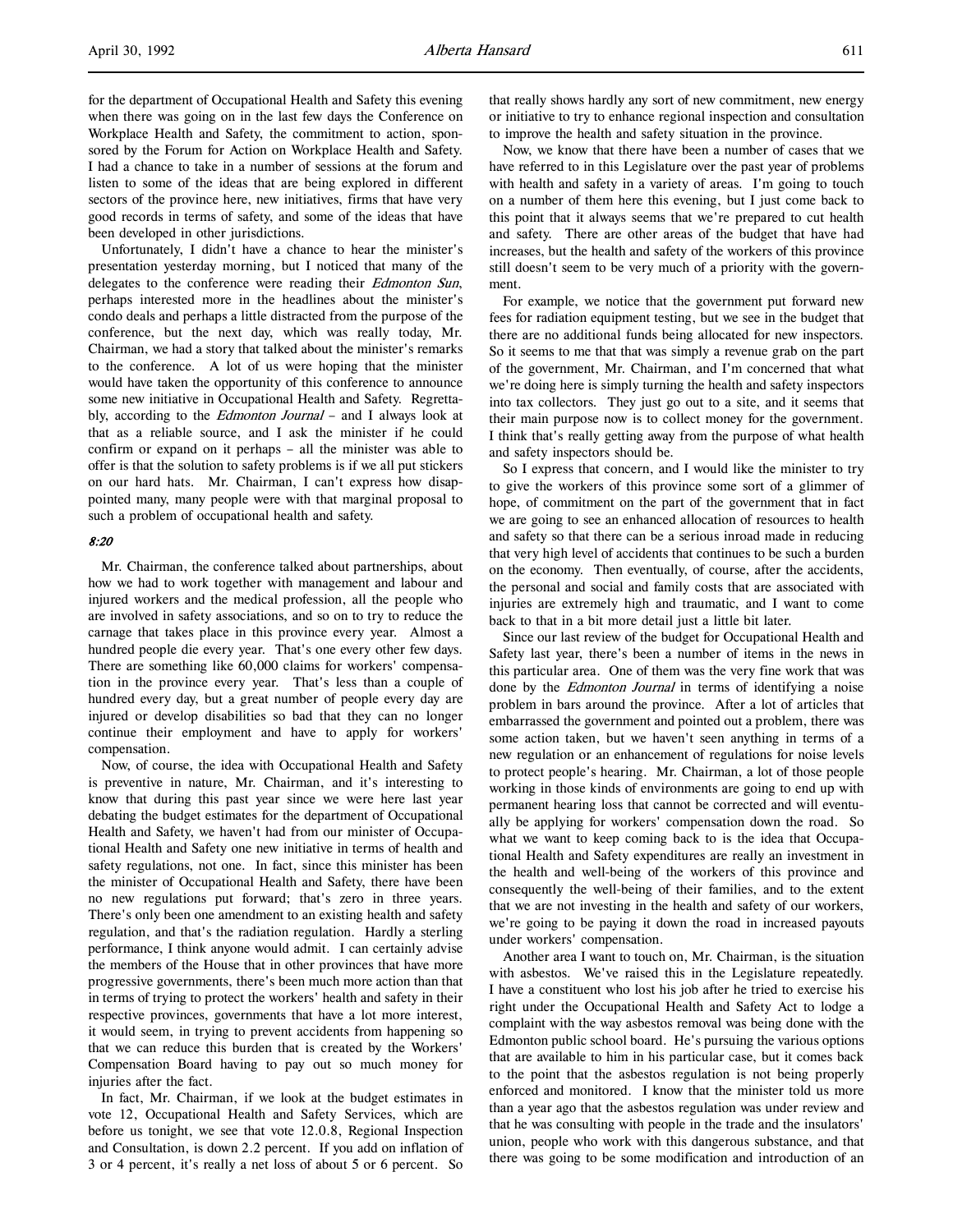Mr. Chairman, that is a very, very hazardous substance. In fact, the minister's own departmental Occupational Health and Safety Magazine pointed out not very long ago in one of its issues that the biggest killer of workers who died from occupational diseases was asbestos. In 1990 it was something like 10 workers out of 16. That's a very serious situation. Once workers are exposed to this toxic product, develop spots on their lungs, and develop symptoms of asbestosis, there's virtually nothing that can be done. People are very seriously compromised in terms of their lung and respiratory functions, and that very much limits their employment prospects.

So I call on the minister again to give an increased commitment to ensuring that asbestos removal projects are monitored in the most careful way. In fact, I would suggest that we could look at having some kind of a registry of all the buildings in the province that have this known carcinogenic substance within them so that when they come to modifications or renovations or demolitions of buildings, it will be an automatic process that they will have to check with Occupational Health and Safety to ensure that an appropriate plan with proper safeguards for the removal of the asbestos is put in place and workers and passersby and so on are not unnecessarily exposed to this very hazardous substance.

Mr. Chairman, another problem area, of course, has been many of the products that welders have to work with. The gases that they're exposed to are very toxic, and many workers have developed serious lung and other disorders resulting from exposure to the gases associated with welding. Much of that could be avoided if workers were fitted with the proper kinds of equipment that would vent continuous fresh air to them and force fumes away from them, but a lot of employers don't want to invest in that kind of equipment. That's the problem we have here. So many employers are so preoccupied with the bottom line that health and safety seem to be the very last things they look at.

# 8:30

Mr. Chairman, I come back again to the health and safety conference that just concluded today. That was one of the things that they talked about: the idea of a health and safety culture that we've got to promote. One of the speakers said that a few years ago people didn't think about the environment so much, and now the popular concern or attitude is that we've got to be much more concerned about protecting and enhancing our environment. Another example was given in terms of public attitudes towards family violence. We don't accept that kind of behaviour anymore in nearly the same way that it might have been overlooked in years past. I think we've got to look at the same thing, as many of the speakers at the conference pointed out, in terms of health and safety, that we've got to have a health and safety culture. That, of course, is greatly enhanced when we have some leadership at the top, and I'm talking about particularly from the minister responsible for Occupational Health and Safety.

One of the other things that was discussed at the conference and that has been a concern of mine for quite a long time is the future of the Canadian Centre for Occupational Health and Safety in Hamilton. This is the centre, Mr. Chairman, that provides occupational health and safety information to Canadians all across the country. It has the involvement of employers, labour, and government. It's in the process of restructuring and reformulating its financial arrangements. One of the things they're looking at now is coming up with \$600,000 from the various provinces, and

they want commitments from all of the provinces to support the services that are available in terms of information on chemical hazards and all kinds of occupational health and safety matters.

It's a first-rate centre. It's the best information centre in the country for all kinds of health and safety questions, but the financial problems that have been plaguing it have contributed to a certain amount of instability. I know that of the \$600,000 that's now needed from the provinces, the province of Ontario has offered to pick up half. That's \$300,000. The other nine provinces are being asked to contribute in proportion to their work force, so \$300,000 divided by nine would be somewhere in the neighbourhood of about \$34,000. I would like to call upon the minister to give us a commitment that Alberta is going to participate in this national initiative, this national vision of a centre that can provide the most current and up-to-date information on occupational health and safety.

Mr. Chairman, the comments I have heard concern me. I heard at the conference in the last couple of days that this government doesn't seem to be interested in this national initiative and is not prepared to commit on the basis of our population. I heard one delegate at the conference say that it was his understanding that the minister was only proposing to support the Canadian Centre for Occupational Health and Safety to the extent of calls or demands that were registered from Alberta. That's not a good measuring stick because a lot of the national organizations, whether it's national employers or national workers' organizations, unions, or national research centres, all make demands and requests for information to the Canadian Centre for Occupational Health and Safety and then feed that information back to their component companies around the country or their component trade union locals. So you have a lot of national organizations making requests in Ontario, but they're on behalf of the entire country and benefit the entire country and benefit us here in Alberta. To be fair about this, in Alberta we should be contributing a share for these expenses in proportion to our component of the labour force, and that's somewhere in the neighbourhood of 10 percent. As I suggested, the appropriate course of action would be for the minister to make a commitment to this national centre on behalf of Albertans soon, and I challenge him to make that commitment this evening so that we will have a commitment that is substantial and that reflects our component of the national work force here in Alberta of somewhere around 10 percent.

Now, Mr. Chairman, I also want to touch on some of the questions relating to the Workers' Compensation Board. We have had continuing problems with the Workers' Compensation Board over the years. I know that they are looking at a number of new initiatives to try to improve various elements of it, but, frankly, in discussing this with my colleagues in recent times, it still continues to be the case that we get more complaints at our constituency offices about workers' compensation problems than any other element of government-related service, bar none. So there's still a very long way to go. We know that there continues to be a lot of very frustrated injured workers in this province. As I mentioned earlier, we have something like 60,000 new claims for compensation every year. There are some claims that are very serious and ongoing for a substantial period of time.

Mr. Chairman, just a few days ago I had a meeting with members of the Red Deer Injured Workers' Society: Mr. Greg Stewart, who's the chairman, and a number of their members. They itemized a number of complaints about the situation that they have had with workers' compensation here in the province. Some of the stories really were very, very disturbing in that even now there continues to be some serious problems. They pointed out a number of things. I want to just outline a few of them here.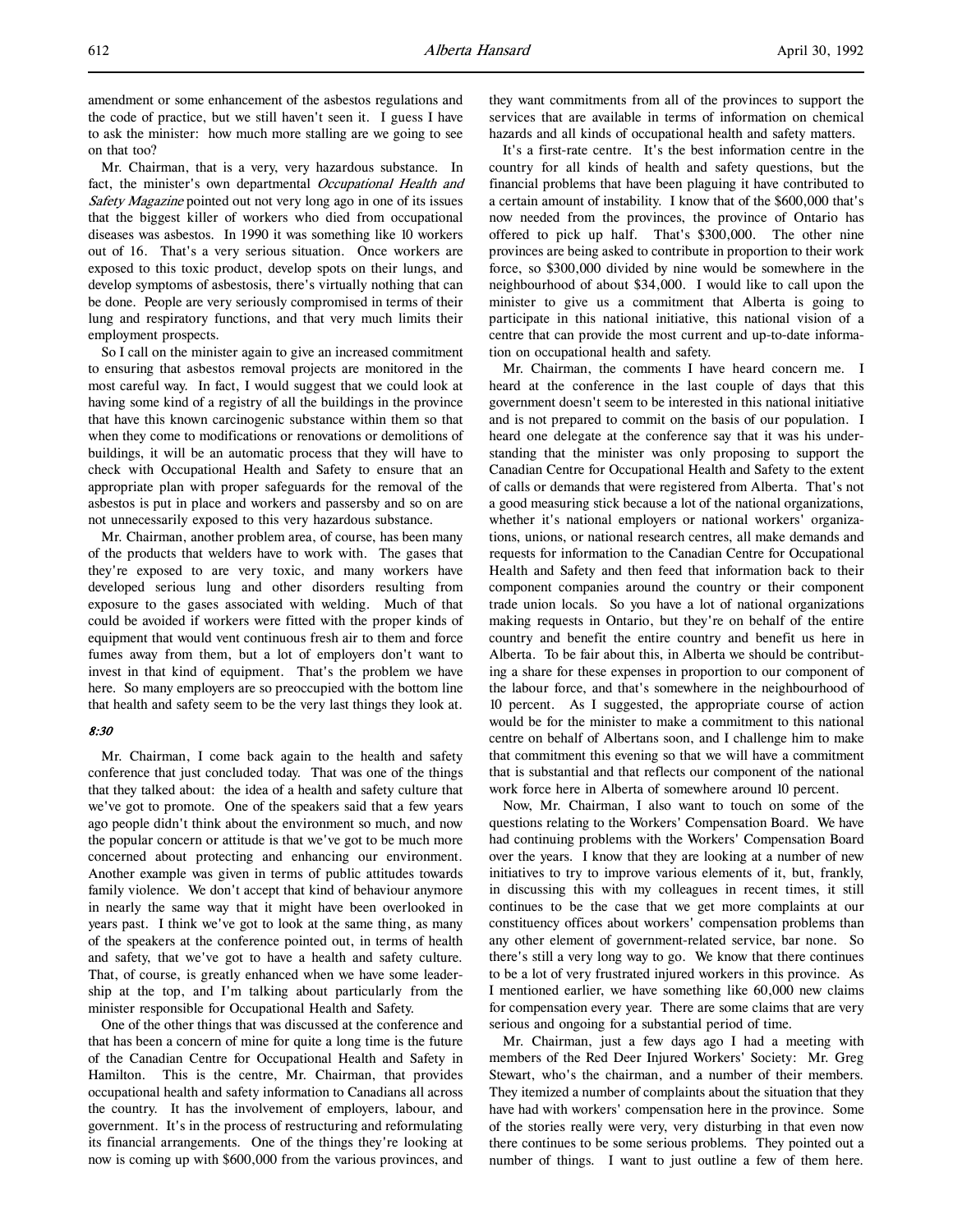They mentioned the fact that it still apparently is common that the WCB makes decisions about workers and their claims without even bothering to discuss it with them. They just get a letter in the mail that they've been terminated, that somebody has somehow arbitrarily determined that they're now fit to go back to work. Sometimes these decisions are made even against medical evidence to the contrary. So there really are some problems still in the adjudication of these claims. It concerns me that adjudicators who are not medical professionals are making such important decisions that affect the financial viability of workers and their families, apparently with very little regard for the medical evidence and the medical opinions.

Mr. Chairman, a number of the members of that delegation, in fact, mentioned that because of these problems many of them have ended up on social assistance. It's unfortunate that the minister of social services is not here with us today, because I want to know from him how many people are on his caseload – and I know he's told us that it's increasing – who in fact should be receiving benefits from workers' compensation. I would be interested to know exactly how many that is. I would be willing to bet it's a substantial number. We could perhaps reduce the draw on resources on the Family and Social Services department if the Workers' Compensation Board in fact met its responsibility to provide compensation to injured workers until they are ready to go back to work.

Now, Mr. Chairman, we also had a number of complaints about WCB doctors, who in some cases didn't even meet the workers, writing reports. In fact, there were even claims made that one of the WCB staff members referred to one worker as a drug addict in writing to a number of people. That's a very serious kind of allegation to make. These kinds of things are extremely hurtful and painful to injured workers. I can't really even express how deeply hurtful this kind of treatment is. It adds an incredible amount of pain to the emotional pain, psychological pain, to the physical injury or disability that the worker has had to start with.

Another problem, of course, is with appeals. Sure there's an appeal process. You can appeal a claim to the Claims Services Review Committee and then to the Appeals Commission, but, Mr. Chairman, how long does that take? Well, I can tell you there are cases that have been going before either of those bodies for over a year. We raised a number of them in this Chamber in the last number of months – well, over the last number of years, really, to be frank about it – and there continues to be these problems. I remind the minister and the members of the Assembly tonight that last year when we were debating this question – or was it the year before? – the last amendment to the Workers' Compensation Act, I asked and put forward an amendment that appeals to claims decisions be handled within a reasonable period of time, like 30 or 60 days. That, I think, is reasonable. I think workers have a right to expect timeliness in decisions.

I just go back to that saying, "Justice delayed is justice denied." We can't have people saying that on paper – "Oh, yes; you've got appeals to the Claims Services Review Committee and then the Appeals Commission," – but in fact it can take over a year to go through that process every time one decision has to be appealed. So that really has to be improved. Until we improve that situation, Mr. Chairman, we're going to continue to have injured workers who feel so frustrated with the system that they demonstrate outside the offices of the WCB or here at the Legislature. We've seen countless demonstrations here as well because people just don't know what else to do. They're so frustrated in terms of the way they get treated by the WCB.

#### 8:40

So we have to straighten out the system. We have to make some of these improvements. We have to respond to some of these concerns that injured workers have brought to our attention. Otherwise, there are going to continue to be the kinds of tragedies such as we saw in Calgary not too long ago in the case of Mr. Gregory Jack, who made the ultimate protest in a certain sense, I suppose we could say, but a very tragic case: someone who felt that there was no other way to deal with the situation except to take his own life. Surely, I know that everyone here wants to see that those kinds of things never happen again. Mr. Chairman, people only can be pushed so far. I'm asking and pleading with the minister to pay attention to those particular concerns and to ensure that the Workers' Compensation Board tries to respond more effectively to them.

Another problem, of course, with the Workers' Compensation Board is that they often will say to workers that they're now ready for light duties. Now, that's a great phrase, "light duties." Well, Mr. Chairman, out in the real world there, there are not many jobs that have light duties, not many employers and organizations that can take a position, a work area that requires certain capabilities and so on and say, "Well, now we'll just give you light duties." It's a very, very problematic situation. I think it's the kind of phrase that you go to an employer and, you know, they recognize that there's no such thing in the real world. That's the bottom line really. So we've got to get to a situation where we assist workers to get back into the work force as they are able to, provide retraining, and so on.

I guess that comes to, in my mind, the problem of proposed amendments to the Workers' Compensation Board. Now, I know the board has been doing public hearings around the province over the past year. A number of injured workers and employers and workers' organizations and so on have been making presentations, and I know that the board is looking at proposals for a wage-loss system of some sort. One of the most controversial elements of that, and one of the elements that organized workers and injured workers that I have talked to and so on are concerned about, is the provisions for deeming. What this means, Mr. Chairman, is: suppose a person's a carpenter and he or she suffers an accident on the job; loses a leg, say, below the knee, an injury of that nature. Well, they can't do carpenter's work anymore, so the WCB then might deem or estimate that this person maybe now can be a computer operator where they can sit down at a desk. The fact is that the person might not be able to get a job like that. So this idea of deeming that people can do something is really another concept like "light duties" that doesn't exist in the real world.

Mr. Chairman, we can't accept those kinds of things. We've got to have legislation here that responds to the real world that injured workers are going to have to deal with when they try to re-enter the work force. When you start getting to these deeming provisions – as I started with my example, the carpenter might be making \$40,000 a year. He gets injured. The WCB says, "Well, okay; you can't do carpentry work anymore, but maybe you can be a computer operator at \$25,000 a year, a difference of \$15,000." What the board then is proposing is that they will make up the difference between what they deem you can do as a computer operator at \$25,000 – they will make up that \$15,000 difference and pay you the \$15,000 whether or not you're able to get a job as a computer operator or whether or not you get an offer for that line of work. We're very, very sceptical of those provisions, and I ask and put to the minister tonight to tell us if he will give an assurance that he will not introduce into the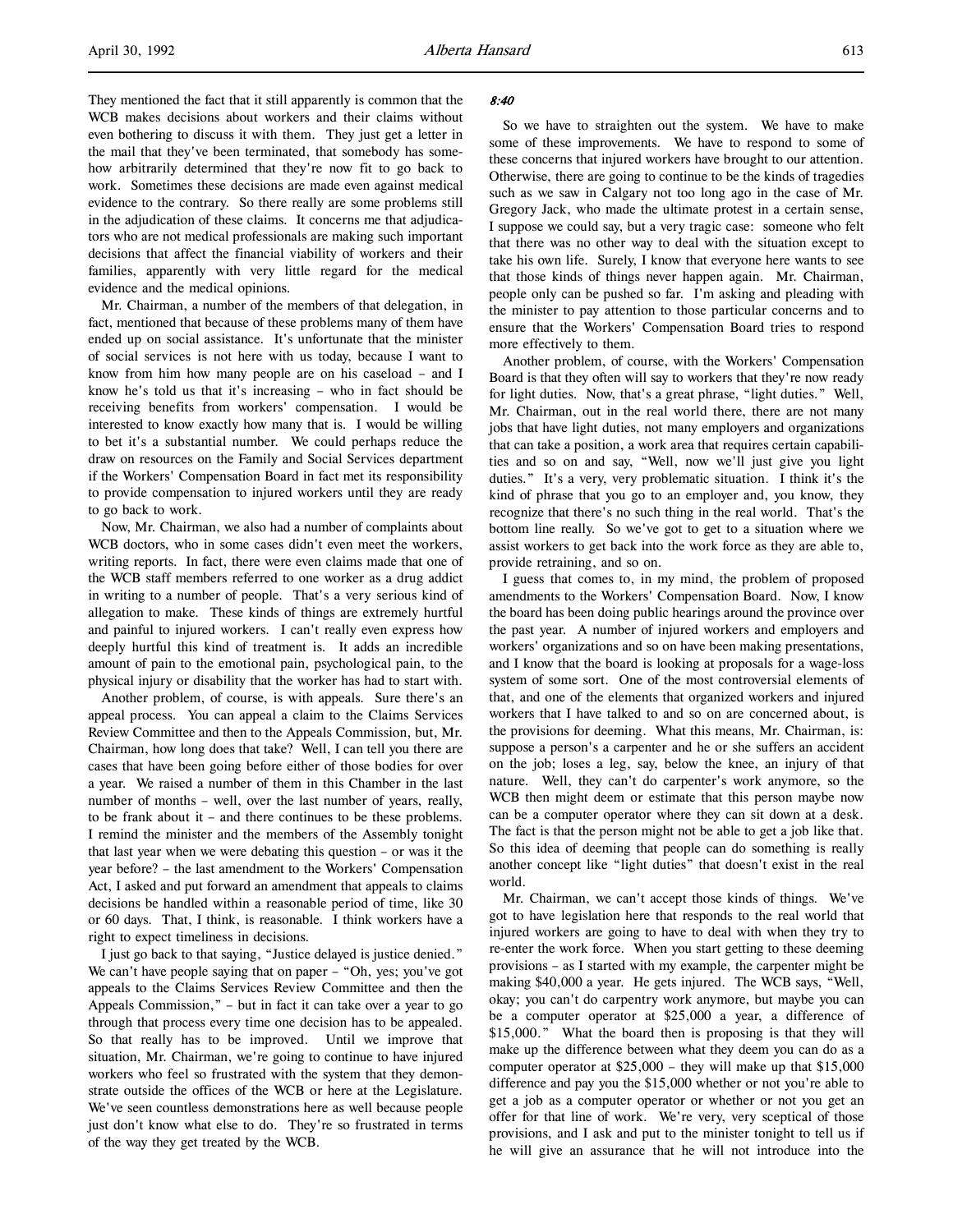Mr. Chairman, the last annual report of the Workers' Compensation Board that we have is 1990. What about 1991? We're into May tomorrow, and we still haven't got the 1991 annual report. What's the delay there? I ask the minister if he would advise us. We'd like to know what changes have occurred in the last year. The minister mentioned occasions like the meeting that the board has with MLAs, which I think is a useful forum for exchange and update of information, but we would like to see the latest annual WCB report for 1991. I'd like the minister to tell us tonight when it's going to be released.

Mr. Chairman, the Auditor General's report came out a couple of weeks back. One of the things that was in there was that there is a problem in that the Health department, by way of the hospitals in the province and clinics and the health professions, are not properly billing the Workers' Compensation Board for injuries that workers suffer in the workplace. What this means is that the Auditor General has estimated that \$10 million is being charged to the Alberta health care insurance plan, which means workers, through their health care premiums or tax money, are in essence subsidizing employers who should be paying those costs through their assessments through the Workers' Compensation Board. The minister, when I asked this question not too long ago, said that the board is looking at the report. Well, that's not good enough. This is not the first time the Auditor General made that recommendation and that observation. It's the third year in a row; three years in a row now. The board and the minister have had this recommendation before them not just as of a couple of weeks ago but for the last two years before that. So I put to him again: why is it that nothing seems to have been done, that the Auditor General has made that same analysis and recommendation for the third year in a row? We deserve a little better response than "it's under review." It's been under review for two years, and surely something has come out of that.

Mr. Chairman, to come back again to this question of partnerships in terms of occupational health and safety and in workers' compensation, as I mentioned, that was one of the themes of the conference that I managed to take in a number of sessions of over the last few days. I guess I would put to the minister that if he really is concerned about trying to improve the system with workers' compensation, he extend the partnership concept to injured workers' organizations in terms of their representatives on the board, the Appeals Commission, advisory committees, and so on. I think if you invite injured workers' organizations to participate, they would be happy to give a lot of very useful suggestions and ideas on how the system could work better. I think that would get away from some of the confrontational attitudes that seemed to have developed over the years. So I put that to the minister and I hope that he . . .

MR. DEPUTY CHAIRMAN: Order please. Does an hon. member need the assistance of a maintenance man?

MR. McFARLAND: I think so.

MR. DEPUTY CHAIRMAN: Perhaps it could wait till another day. Thank you.

MR. GIBEAULT: Mr. Chairman, there are a couple of other things that I think are important to just touch on here. There's a very serious problem as the economy is evolving and work patterns and so on are changing. Just the other day in the Calgary Herald, actually on April 19, there was a very good story. The headline was: "Nowhere To Turn. Women disabled by repetitive work find little support – and less help." It's the problem of repetitive stress injuries: computer operators, people who do processing and assembling kinds of work, the same kinds of motions over and over. The same thing happens in terms of meat processing plants and so on as well. This is an increasingly difficult problem. I'd ask the minister if he's giving any thought to this or developing any new initiatives to deal with it, because it is becoming an increasingly serious problem. When you have the kind of employment where you have repetitive motions over and over, the same kinds of motions, you develop carpal tunnel syndrome and various stresses on your hands and arms and so on, and it can permanently disable people in a very, very disabling way. It is increasingly a problematic situation. I would ask that the minister respond to that particular increasing area of concern, particularly as it affects women, a lot of women who are paid generally lower wages with lower benefit packages and so on and exposed to more of these kinds of hazards.

Thank you.

MR. DEPUTY CHAIRMAN: The Member for Edmonton-Whitemud. Oh, pardon me. The minister wishes to respond.

### 8:50

MR. TRYNCHY: I think, Mr. Chairman, I should respond to those comments because as usual the hon. member doesn't know what he's talking about. It's too bad. His remarks about my remarks at the meeting yesterday morning: he was there for breakfast; why didn't he stick around and hear what I had to say? So he takes all the news from the *Edmonton Journal*. He should be ashamed of himself.

Well, let's look at what I said and what was printed. It's unfortunate that he'd raise the issue from a paper and not stick around when I was there and say, "Look; let's hear what he has to say." There are a few comments that I'd like to say to the House and let the hon. member hear again. This government has a commitment to workers and employers. It's a shared responsibility: government, workers, employers in the workplace. It couldn't be any stronger than that.

The next comment: industry must train and motivate skilled workers, protect their workers as a capital investment. That's industry. That's the employer. I said that government is there to assist you. It won't do it for you, but it's there to assist. I talked about injury reduction. The member says we haven't done anything. He says Occupational Health and Safety hasn't done a thing, yet in one year, 16 percent. He makes up his speech without listening to what I said in my opening comments. Maybe it's time he kept his ears open and kept the other part shut.

Further to my comments, I said that industry, labour, government working together as a partnership is a team effort. I gave an example of the forum for action group which we funded through the heritage fund. Working together: it's there, and it was said yesterday. If you'd sat there and listened for five more minutes, you'd have heard me. I said that we all have a role to play, we have a commitment, we have an involvement, and my challenge to all of you was to work together to improve it. Mr. Chairman, let's put that on the record.

He goes on to say that Occupational Health and Safety has had a reduction. Yes, it does, by 2 percent, but we've changed the role of Occupational Health and Safety where the managers now are doing inspections. We have more people in the field this year than last year because we've changed the system.

MR. GIBEAULT: How many more?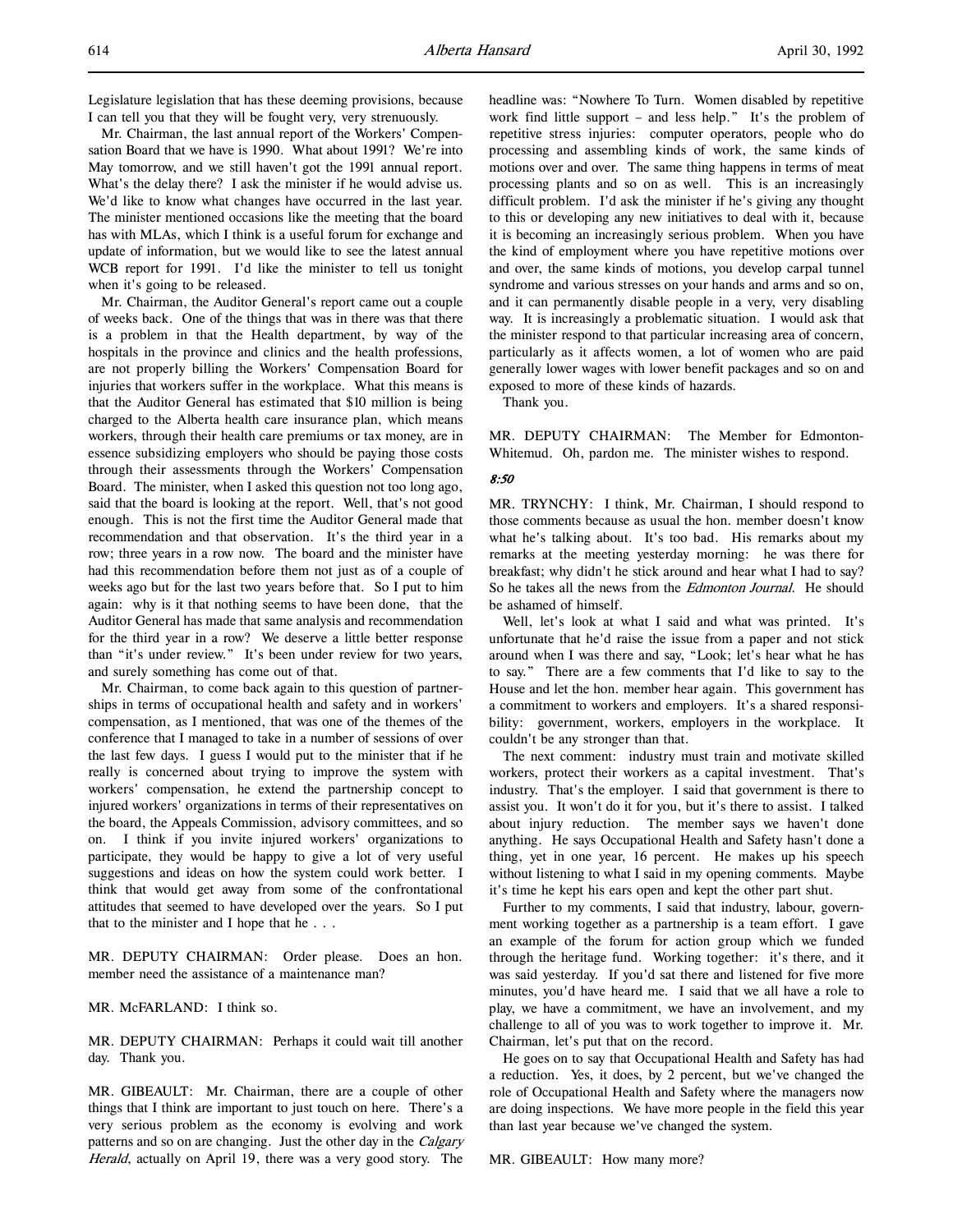MR. TRYNCHY: Well, the numbers I can give later. I don't have them right here. Each manager now is an inspector in addition to sitting in the office, something that we should do right in the workplace. We're doing that. He talks about regulation changes. Well, they will be coming.

#### MR. GIBEAULT: When?

MR. TRYNCHY: Mr. Chairman, very quickly. We don't force them down employees' throats. We work with them. My understanding is that the asbestos regulations will be coming forward to a government committee very, very quickly. Also, in regards to the noise in the nightclubs, we have talked to them. There are regulations out now, and if they're not prepared to listen and do what we say, we'll close them down. We have those in our regulations, so that's going to be taken care of.

He goes on to say that we need more information on welding gases. We do, but we provided booklets, and as I said at the outset – he wasn't listening – a 47 percent reduction. We can do more, and we have to, but it's there, and we're working towards it.

He talked about the Canadian Centre for Occupational Health and Safety. Well, I'm just as concerned as he is in regards to that, and we've made a commitment that we would be involved in providing our share of dollars to keep it going.

#### MR. GIBEAULT: How many dollars?

MR. TRYNCHY: At the present time we've committed ourselves to \$25,000. After discussions with the deputy ministers and all other boards, if we feel that the need is for more dollars from the province of Alberta, and if we can use the service, we would consider more and I would recommend that we would do that. So we're there with our share. Mr. Chairman, 4 percent of the calls to that come from Alberta, and if we pay our share from Alberta, it's less than \$25,000, but we're willing to go further, and we will if we have to.

He says that the Workers' Compensation Board has problems. Well, I mention that, friends, because he's condemning you people, the people that work there. I can't change how the adjudicators, case managers do it, so I want you to pass on to the workers in the compensation board just what the NDP thinks of them.

MR. McEACHERN: Cut their workload.

MR. TRYNCHY: We've cut the workload from 300 to 100 and some. That's what he does. We know there's problems, but did he meet with the board? Has he ever met with the board?

# MR. GIBEAULT: Sure have.

MR. TRYNCHY: You have? I'll find out if you have. Yes, I'll find out if you have, because I'm sure he hasn't. He has a brother on that board, an NDP candidate he can talk to. Why doesn't he do it?

MR. GIBEAULT: I do.

#### MR. TRYNCHY: Yes, he does.

I'm so disappointed that he would condemn the staff of WCB. On April 8 he attended a dinner. As soon as he ate, he left. He never waited to ask one question. Why not? Why don't you ask the questions about those people up there? Why did you leave? Shame on you.

He says the Appeals Commission is too slow. Sure, it's too slow. We're working with it. He's talking about putting injured workers on the compensation board. Well, we have them there. We have three injured workers on the board. We'll invite injured workers wherever we can; no problem. So what he's asking for was already done over a year ago.

I wonder what advice he gives to injured workers. Not once in four years that I've been the minister has he come to my office, not once. But he plays the workers against me. He plays the workers against WCB. That's his style. Shame on him.

He talks about the amendments at WCB. I say to him, why does he suppose it's going to happen? Why doesn't he wait until the amendments are brought forward so we could all discuss them? He tries to put fear in the workers. Why do you do that? Let's wait for the amendments. You might be surprised. Mr. Chairman, really, really disgusting.

Just the other day he asked a question in regard to the Auditor General's report, and he made a statement – it's in *Hansard* – that we have had this three years in a row. Well, he's wrong. The Health department had it. This is the first year they've ever notified us.

MR. GIBEAULT: Don't you read the whole report?

MR. TRYNCHY: I read it, but it's the health care department that had two year's notice. We just got it this year, and we're responding to it. If the health care does not bill compensation, compensation will not pay. Makes sense, doesn't it? It does to me, but I guess it doesn't to him.

He asked about the annual report and why it's late. Well, it's not late. It's to be put in the House in the month of May. It's not ready yet. When it gets to my office, I will table it in the House. In the month of May: that's the regulation. Look that up too.

Mr. Chairman, it just disappoints me that the member gets up and makes statements without thinking, makes statements for confrontation with injured workers instead of working with them, working with us, working with the board. The board went throughout the province and had meetings in Edmonton for one, two, three, four days. Did he appear at one of those meetings and make any submissions? Did he? [interjections] No, I just asked. Did he? Because I'll find out, and I'm sure he didn't. They met in Lethbridge, Medicine Hat, Lloydminster, Red Deer twice, Grande Prairie, Fort McMurray, Peace River, Hinton, back to Edmonton, back to Calgary, met with the AFL and industry. So they're doing their job. They're listening to workers; they're listening to employers. It's disturbing that he would stand in his place and say that.

He met with Greg Stewart. Well, I phoned Greg Stewart and said, "Come on in." He can't make it, but I understand we'll be meeting as quick as he can get here. I'd like to hear from him. You know, ladies and gentlemen, as of today there isn't one worker in the province that had asked to meet with me that I haven't met. I met with two this afternoon. So that's how I respond. For him to say that I won't meet is just garbage. It's just nonsense when he says that I won't meet with them.

He talked about a drug addict. That wasn't our doctor. There again he makes an accusation: a WCB doctor, if I heard him correctly, but I'll check Hansard. It was an outside medical report coming to the Workers' Compensation Board. The first we'd heard about it, that the worker had a problem. He makes the accusation that WCB was at fault. You should check your facts before you make those statements.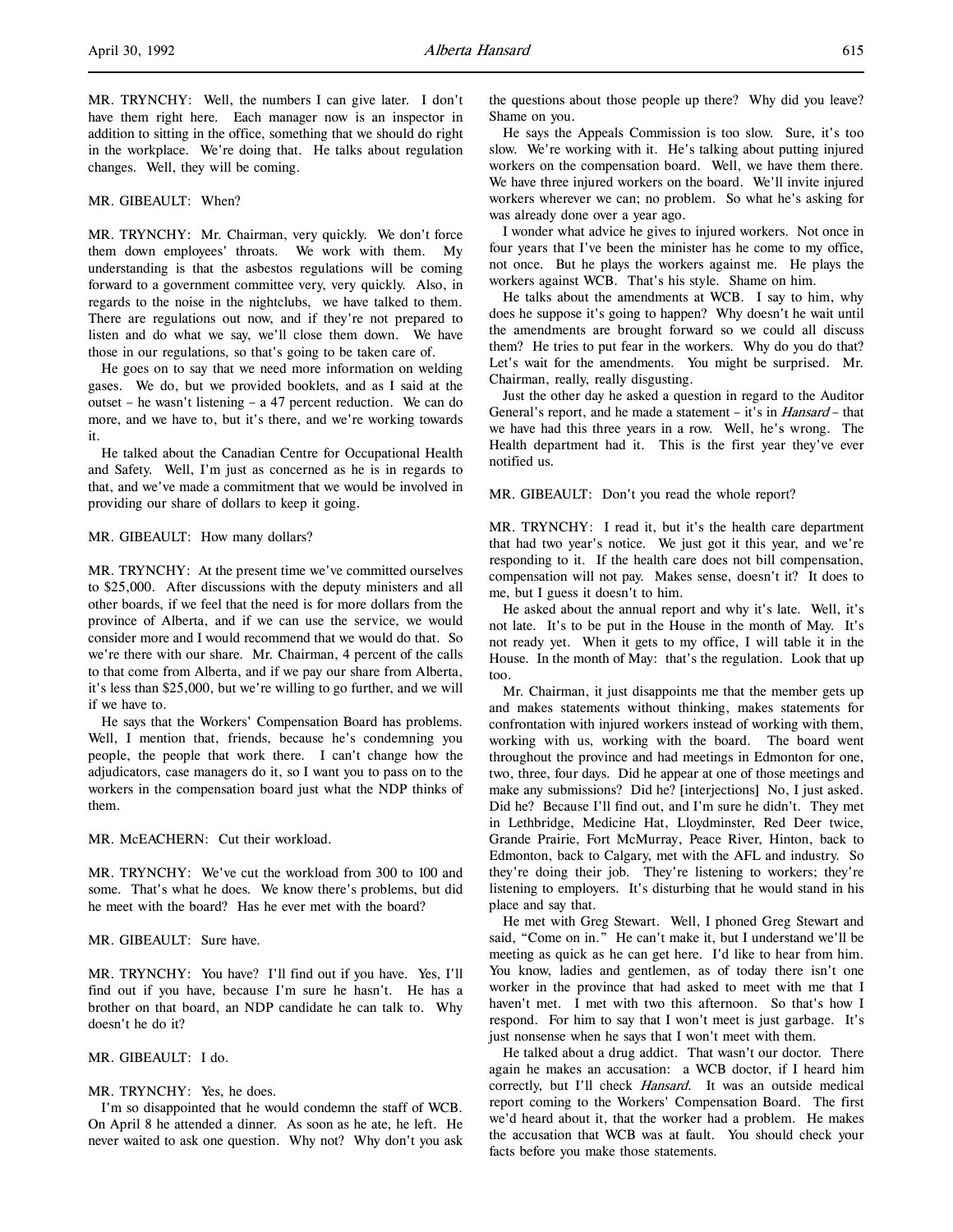MR. GIBEAULT: If you read the Ombudsman's report, whose fault is it?

MR. TRYNCHY: You just check the facts. I will; I'll make darn sure of that.

Mr. Chairman, I believe those were the questions he asked, and I thought I should get them off my chest while they were still fresh.

Thank you. [interjections]

9:00

MR. DEPUTY CHAIRMAN: Order please. The Member for Edmonton-Whitemud.

MR. WICKMAN: Mr. Chairman, after watching that performance, I hesitate to rile the minister any further, but I'm going to say some things that he isn't going to like to hear.

First let me talk a little bit positive here, Mr. Chairman. There are some aspects about the Workers' Compensation Board that have improved. I took the opportunity to tour the job centre that was recently created. I was very, very impressed with the opportunities that are now provided for those injured workers that are ready to go back into the workplace. They can look at those boards and utilize some of those cost-shared programs, and it allows them somewhat of an advantage in re-entering the workforce. That's very, very important, because I myself hold that injured workers who have a partial or permanent disability don't want to sit at home and stay on workers' compensation pension for the rest of their lives. They want retraining. They want to re-enter the workforce. They want to be productive members of society, and I think that's very, very important.

Another positive initiative that the Workers' Compensation Board has undertaken is the annual meeting they have with the Members of the Legislative Assembly that gives us the opportunity to talk with members of the board and hear reports and get a better understanding of what's happening. I've watched that whole system, and I'm very, very familiar with how the Workers' Compensation Board operates, possibly more familiar than the minister may realize. There have been some attempts to recomputerize the single management case system, trying to reduce the number of caseloads per adjudicator, and so on. Those are the positive things that have happened.

When I look over the last 30 years, having followed the Workers' Compensation Board, I can recall back in the late '60s when the Workers' Compensation Board – it was then called the Workmen's Compensation Board – was probably the most stagnant body there was in this province. Those were the dying days of the Social Credit government. I can recall writing to Peter Lougheed when he was Leader of the Official Opposition, pointing out concerns I had with the Workers' Compensation Board and the need to revamp that Act and make changes. I have to give credit that when he was elected, he had a fresh government, and for a number of years his government was extremely responsive; they did make some major changes. They brought people like Roy Jamha to the board. He created changes. We saw things start to finally happen, and workers saw that things were going to happen and that there were going to be some changes. That was extremely positive, but unfortunately, after two terms of government that Tory government became stale, and those good things, those changes that were happening seemed to come to an end. That responsiveness that was there of course was no longer there. It now reminds me of those late '60s when we had that dying Social Credit government that was content to live on stagnant legislation,

not bring forward progressive change. I think that's the situation we're in right now, Mr. Chairman.

The number of complaints: this is an extremely frustrating one. Not a day goes by that we don't get two, three, four, sometimes five complaints in our constituency office in Edmonton-Whitemud from injured workers. I hear time after time after time how it's going to improve and these numbers are going to be reduced. They have been reduced somewhat, but still, when I get two, three, four, or five calls in a day, and people, injured workers coming to see me or my staff there, that's not right. There's still something wrong when there are so many workers out there that feel aggrieved. The minister has said on countless occasions: send them my way; I've got an open door; I'll listen to them. Mr. Chairman, we have tried that. We have encouraged workers to go and meet with the minister, and some of them have met with the minister. They come back to me, and they say, "What's the sense?" All he does is refer them to the board in any case. So it has not done any good to do that. We've had workers write directly to the minister. I've written to the minister. The leader of the Liberal Party has written to the minister. Those letters are simply referred to the Workers' Compensation Board. I could do that myself. That's not providing assistance to the injured worker that isn't already there from the Workers' Compensation Board.

I want to see the minister's office start getting a bit more responsive and start dealing with these issues and resolving them. If he can't resolve them, then find a way to resolve them, because when you've got that many injured workers out there that are still grieving, there is something wrong with the system. I'm starting to run out of patience. I'm starting to get tired of those numbers of injured workers that day after day after day have to go to my constituency office, Mr. Decore's constituency office, and I'm sure a lot of your constituency offices trying to get justice. I want to see that corrected.

Now, there was a situation with the phone tapping. Fortunately, that has been curtailed, and I hope we never, never, never have to deal with that type of situation again. There was a period of time when the Workers' Compensation Board building was becoming like a barrier with the security. Then with the phone tapping, that was going way, way too far. I think the board itself recognized that, and they put a stop to it. I'm just concerned that it never happens again.

Mr. Chairman, the Member for Edmonton-Mill Woods touched on proposed amendments. Now, there are some proposed amendments that have been floating around, and I'm not sure exactly where they've come from. I've asked a number of people, including members who sit on the Workers' Compensation Board, and they don't know where those proposed amendments came from, where that document that's been floating around came from. Some of the proposed changes to the Workers' Compensation Act have very, very serious implications, and they are to be taken seriously because the chairman of the board did in fact respond to one of the injured workers that had written expressing his concern about those amendments. So I would like the minister to elaborate to some degree as to what's happening with those mysterious proposed amendments and what's going to come out of them.

The labour/business task force that is attempting to resolve somewhat or examine the individual cases of dissatisfied claims: I would like to know how that is going. I can recall, I believe it was about two, maybe three years ago, that there was a small group, a task force or a committee set up that was exploring about 250 individual cases. I know there was some type of report, a document that was published. It was an internal document. Whatever was in that internal document was so damning that it was never released. I know that for a fact, Mr. Chairman. That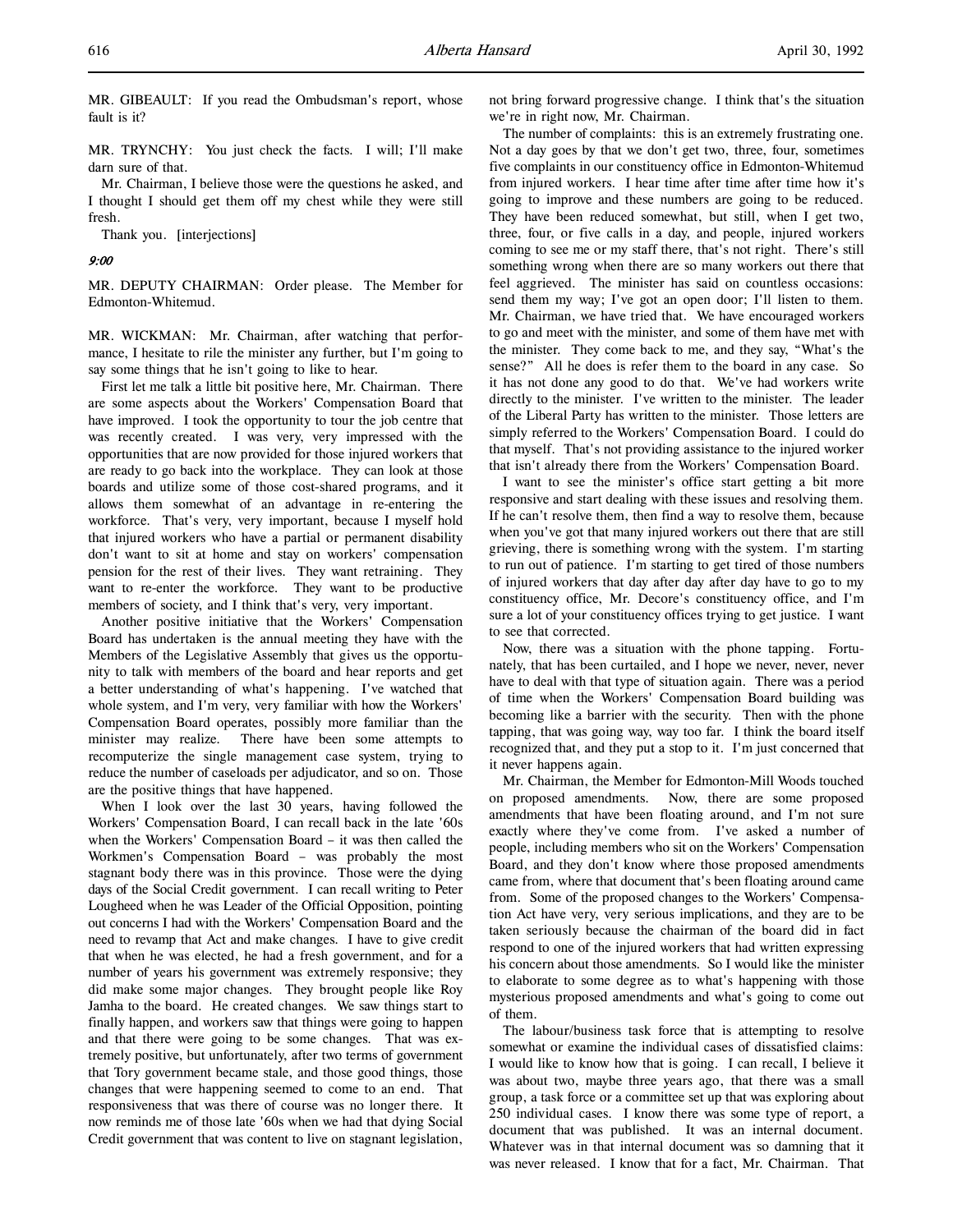task force found that there were some real problems at that particular time with the Workers' Compensation Board. I would hope that those concerns have been resolved in the interim, but I still don't know about all those ongoing cases that were being examined at that time that are still being examined. I would certainly hope that someday they are going to be resolved, that there is going to be some type of satisfactory solution that is going to be arrived at.

The window of opportunity program that has been referred to: I'd like to know specifically how much has been spent since 1990 and how much staff is involved in that particular program.

## 9:10

As well, I'd like to know what the minister is doing to attempt to reduce injuries amongst hospital workers. The question of the Auditor General's report and the reference to the health care costs was touched on by the Member for Edmonton-Mill Woods, so I won't go over that again.

Mr. Chairman, it was brought to my attention, today as a matter of fact, by an injured worker who was making inquiries at the board as to why his cheque had been delayed for a number of days. He was told that there was a disruption in the computer system – which can happen; it can happen with any computer system – which resulted in cheques at least in some areas being delayed. When he inquired in the process of this conversation with one of the staff, "Were there additional staff being brought in to bring things back up to steam?" he was told no, there were in fact going to be some layoffs within the Workers' Compensation Board. I would like to know if there is anything to that, if there are any layoffs that are anticipated within the Workers' Compensation Board.

There's a document here that I'm going to send over to the minister, and possibly he could respond to it. It comes from a publication by the Canadian Federation of Independent Business, and it's entitled "WCB battle looms in Alberta": the Canadian Federation of Independent Business "is poised to battle the WCB in Alberta." It makes reference to proposed changes about assessment being extended to companies that are one-employer type companies. Possibly the minister would be good enough to respond to that.

I'd like to touch a bit, Mr. Chairman, on the occupational health and safety aspect. The partnership program has been referred to. I would like to know from the minister as to how serious a commitment there is towards the partnership program, as to whether the partnership program is going to be expanded, as to whether the minister is optimistic that results are being achieved, and if the partnership program is the way to go. If it's not working, if the partnership program is not deemed to be viable, if the commitment isn't there, then there is really no option, in my opinion, but to look at mandatory safety committees.

There are a couple of specific instances when we talk in terms of occupational health and safety that I found particularly disturbing. One was the situation that was pointed out on a number of occasions by the Member for West Yellowhead, and that dealt with the gas leakage in Hinton. There was a case of a number of people that felt the effects of an industrial accident – I'm not sure of the proper terminology – but there is no question that they were hard done by, that they have met brick wall after brick wall. It seems that they're just batting their heads against a brick wall, and they're not getting anyplace. No matter what course of action they attempted, it simply was not resolved. The minister would not deal with it. The Minister of Labour would not deal with it. The Attorney General would not deal with it. Nobody would deal with it, yet these people are out there asking for that to be dealt

with. I don't know what the answer is as to how it is to be dealt with, but somebody in government has to assume the responsibility and deal with it and come to some type of satisfactory conclusion.

The incident in Fort Saskatchewan, Prospec Chemicals Ltd., was a situation where we saw chemicals being handled in a way that was totally, totally unacceptable. I'd like to know from the minister as to whether he has any update as to what the end result is in that particular situation and what his department's role was versus the role of Alberta Environment.

Now, when we look specifically at some of the figures, some of the estimates that are in the Occupational Health and Safety budget, 12.0.4, which is Personnel, Finance, and Administration, shows a reduction of 2 percent. Last year there was a reduction there of 3.6 percent. That's good. That's positive, and the minister has to be given credit in that particular area for making an attempt to demonstrate fiscal responsibility. Possibly he's been watching our leader wave that empty wallet and he's getting the message that there is something to this fiscal responsibility. So I want to pay credit to the minister on that particular point.

When I look at 12.0.7, Health and Safety Audit, they're down 7.4 percent this year. Last year they were up 20.5 percent, so I guess one could argue that an increase of 14 percent over roughly two years is not a bad deal. I guess it's not a bad deal, but the difficulty with it is the instability of that type of budgeting, where one year you get an increase of 20 percent and the next year you get a decrease of 7.4 percent. You've got to show a bit more stabilization there, or else the minister has a logical explanation for that.

The last issue I want to touch on, Mr. Minister, before I go into my motion that I've served all members with a copy of, is the question of the noise within the bars and the nightclubs. I use that as an illustration of a situation where the response that should have been there was not there, an example of where a government department failed, did not show the required responsiveness, did not fulfill its responsibility. If we look at the history of that bar issue, it was very, very interesting. When the first article appeared in the Journal, the response to it was very, very negative. That went on on a number of occasions until it became quite apparent as these two *Edmonton Journal* reporters - and they're to be given credit – continued their series. That pressure continued to build, and they weren't going to give up. Finally, the minister realized that he couldn't sit back, that this issue wasn't going to go away. So he directed his department, eventually, to take some action. The end result, I guess, is good, but it shouldn't have had to go through that particular series of events. The responsiveness should have been there right off the bat. Even better than that – but we're all human, we all make mistakes – the problem should have been corrected before the Journal had to point out there was a problem. Even though that wasn't done, once the *Journal* pointed out that there was a problem, the department should have responded to it immediately. The minister should have directed an immediate response. Steps should have been taken to correct it.

I guess the good news out of the whole bit is that those two individuals have been nominated for some prestigious work for the good they have done in accomplishing something that the minister was not able to accomplish without that pressure being applied on him.

Now, Mr. Chairman, let me conclude by moving my motion.

## Amalgamation of Responsibilities

## Moved by Mr. Wickman:

Be it resolved that the Committee of Supply recommend in its report to the Assembly the amalgamation of the department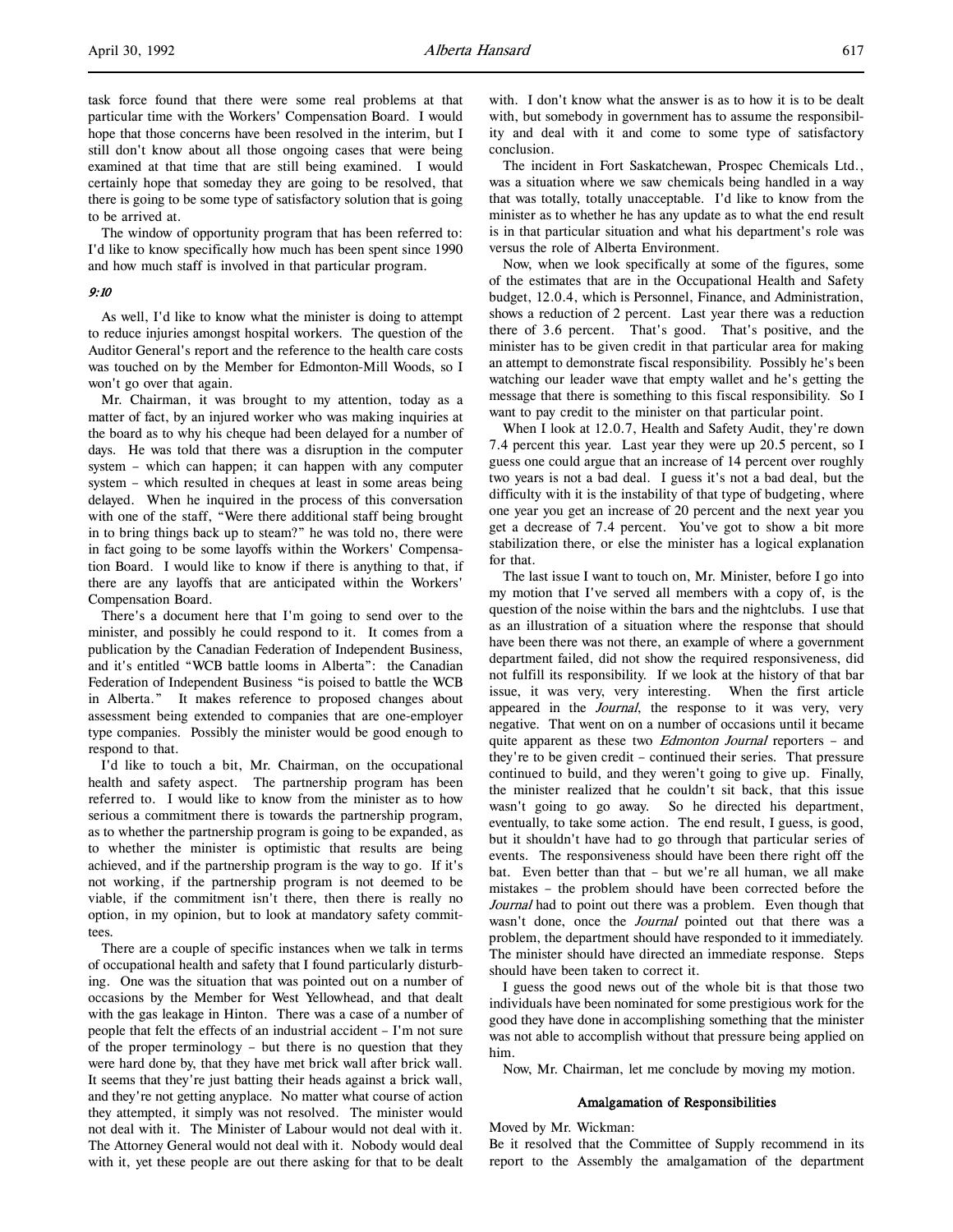responsible for Occupational Health and Safety services and the Workers' Compensation Board with the Department of Labour.

MR. WICKMAN: Mr. Chairman, I'll speak to that motion at a later period of time in the evening. I do it that way so I can allow other Members of the Legislative Assembly to speak to it if they choose to.

On that particular note, for now I'll conclude, Mr. Chairman.

MR. DEPUTY CHAIRMAN: The Member for Cypress-Redcliff, if he's present. Sorry for that remark.

MR. HYLAND: Mr. Chairman, my initial words were for the main thing, not the motion.

MR. DEPUTY CHAIRMAN: I think this is probably "Order" for the Chairman as well. I was momentarily engaged in conversation here.

I understand that the Member for Edmonton-Whitemud has introduced an amendment, which is in order and which he – thank you – had circulated to the Assembly ahead of time.

I would recognize the Member for Edmonton-Belmont.

MR. SIGURDSON: Just very briefly, Mr. Chairman; thank you. In speaking to the motion that's been proposed by the Member for Edmonton-Whitemud, it would be the intent of the New Democrat caucus to support a motion such as this. We have on numerous occasions in this Legislative Assembly stated that we've long held the opinion that the size of the cabinet has been far too large. Therefore, any attempt to reduce the size without reducing the effectiveness of the department's delivery of service would most certainly find favour with us. So, therefore, Mr. Chairman, just to indicate to the Member for Edmonton-Whitemud, we do indeed support the amendment.

## 9:20

MR. DEPUTY CHAIRMAN: The Member for Edmonton-Meadowlark.

MR. MITCHELL: Thank you, Mr. Chairman. I would like to speak in favour of the motion and begin by thanking the New Democratic caucus for their support.

I would argue in favour of this motion on two points. One is that is makes good sense from an efficiency/productivity point of view. It is well known that this government has a huge cabinet, that governments in other provinces have made dramatic moves to reduce the size of their cabinets. The Premier will argue that, well, we want politicians making decisions and not bureaucrats. Given that he has a government of 35,000 bureaucrats, it seems to me that whether he has 17 politicians making decisions or 26 politicians making decisions doesn't really make all that much difference. In fact, it might well be that if he had 17 of his best cabinet ministers making more of the decisions being made currently by nine of his worst cabinet ministers, he might even have greater and better control by elected officials than he has now. What I know for sure, Mr. Chairman, is that if you have fewer people in those positions thrashing around trying to spend money, arguing with one another about how much they can spend and what they should spend and how priorities should be set, it is inevitable and inexorable that you will spend less money if you have fewer of them.

There are some obvious savings immediately if we would combine this department with the Department of Labour. We would save duplication in certain services, certainly duplication in the amount of money we pay two cabinet ministers instead of one. We would see duplications of certain divisions of the two departments that could be collapsed over time. We would see greater efficiency, greater productivity, greater co-ordination of responsibilities that are not dissimilar or unconnected, as their division between two departments might otherwise suggest.

Mr. Chairman, it seems to me that this is, in fact, an obvious initiative for that reason. There's a second reason, and that is that I believe there are strong reasons why these two departments, Labour and Occupational Health and Safety, in particular should be combined. As I said briefly earlier, it is not as though their activities are unrelated. The Workers' Compensation Board in its efforts handles and deals with one of the overwhelming concerns of Labour, and it is almost incomprehensible that this particular responsibility should be excluded from the Department of Labour.

So, Mr. Chairman, for those two reasons – one, you're going to save money, and two, it's going to be more efficient – there are strong organizational reasons why the productivity, the effectiveness of that department could be enhanced through an amalgamation with the Department of Labour.

I know that it's going to be difficult to ask these Conservatives to change in any respect and, therefore, to support this motion. I would ask them to do that, however, and as a fallback position I would ask them to talk with the Premier, who has such a glib and superficial response, a nonanalytical response to any suggestion that he would reduce the number of cabinet ministers. His idea is that somehow we need more politicians making more decisions. I would ask them, if they can screw up the courage to do it, to actually sit down and disagree with the Premier and prevail upon him to bring in a program of reducing the size of cabinet so that we can have greater effectiveness, greater efficiency, and reduce the costs of this government, which, as we all know, are in fact runaway.

MR. HYLAND: Mr. Chairman, speaking on the amendment, I find it interesting that we've listened tonight to a number of comments about problems with the Workers' Compensation Board, with getting to the compensation board, with the minister and his access to the board. We've heard probably an hour of that tonight. Then we get a motion that says to do away with the minister, do away with the department, roll it into another big department, and from parties that say they represent the worker. Deny the worker access is what they're saying. They want to deny the worker access to the board, to the minister. They want to roll it off in a big department, a board that's paid for – what? – 50, 60 percent or more by the worker and the employer. They pay for the operation of the board.

Mr. Chairman, I find this very interesting, and I think what we should do with this motion – I would move that we now vote on the amendment so we can get on with the main estimates.

MR. DEPUTY CHAIRMAN: One moment, please, if you would, for the Chair.

I'm just checking. Do I understand that the Member for Cypress-Redcliff has moved to adjourn debate?

SOME HON. MEMBERS: No.

MR. DEPUTY CHAIRMAN: Pardon me. To close debate on the amendment?

MR. HYLAND: Yes, that's what I thought I was doing.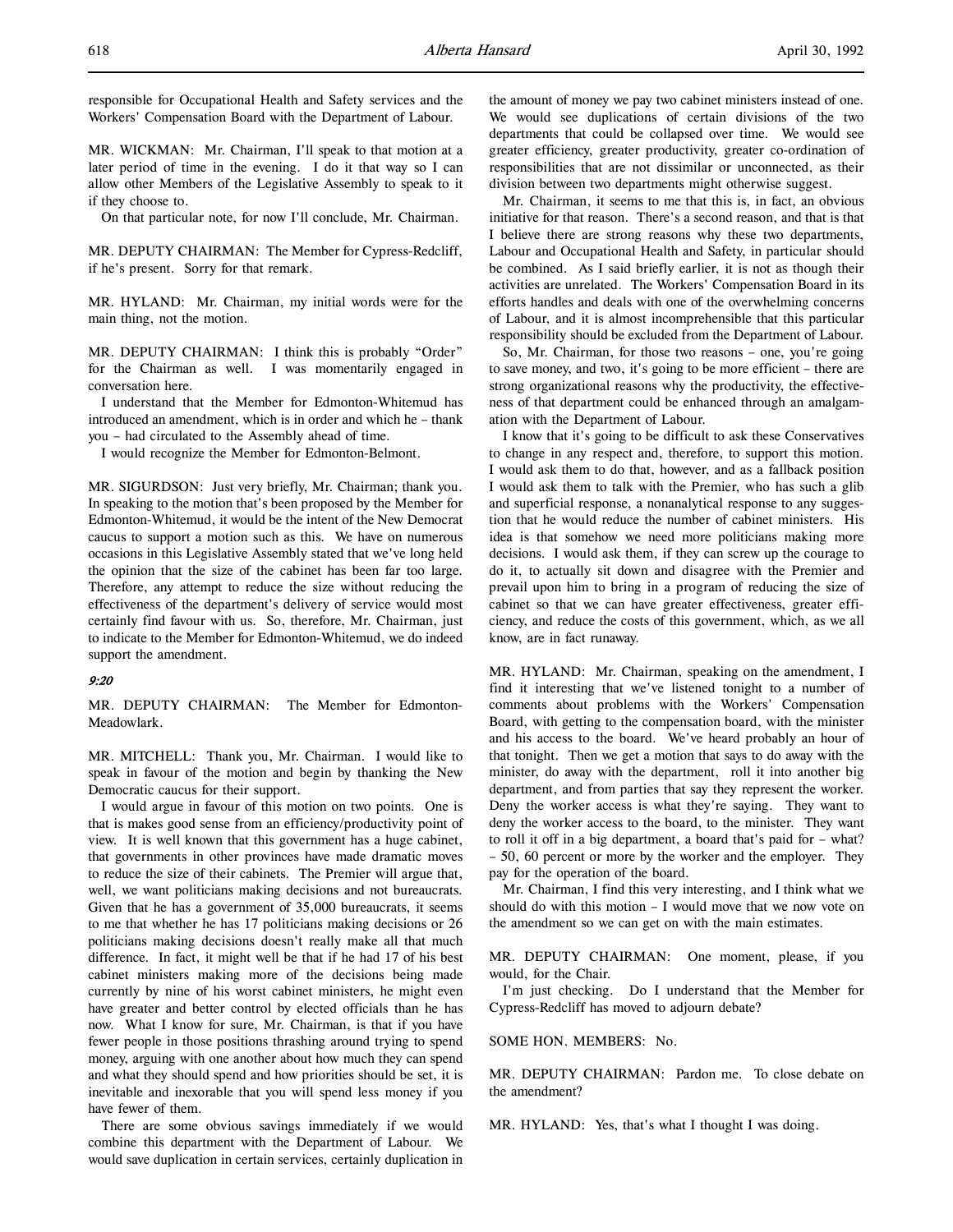MR. DEPUTY CHAIRMAN: Hopefully for the benefit of hon. members here this evening in committee, under the rules, debate now continues on the hon. member's motion.

MR. WICKMAN: Mr. Chairman, to close debate on the motion . . .

MR. DEPUTY CHAIRMAN: Hon. member, we have now . . .

MR. WICKMAN: On the amendment, yes; on the amendment was my motion. An amendment of the main motion. To close debate on the amendment, Mr. Chairman . . .

MR. DEPUTY CHAIRMAN: Hon. member, order please. I realize that we are this evening into a bit of unusual and technical matter, but the Member for Cypress-Redcliff has made a motion to close debate on this particular amendment. It is in order. The merits of that particular motion are now open to debate for all parties in the Assembly. For that purpose I recognize the Member for Edmonton-Whitemud.

MR. WICKMAN: Thank you, Mr. Chairman. I find it very, very tacky that a member would attempt to close debate without even giving the person that moved that amendment the opportunity to respond to it. There is one thing, you know, but maybe I expect this from Jim and his gang over there. You know, that's a government that doesn't believe in freedom of information; just muzzle us all, muzzle us. You're only going to get away with it for so long, guys, and it isn't going to work, but if that's the way you want to play this, play it that way. The public out there keep an eye on what's happening, and they don't like the type of muzzling tactics that are used, but go to it.

MR. DEPUTY CHAIRMAN: Any further discussion on the motion to close debate on the amendment?

SOME HON. MEMBERS: Question.

MR. DEPUTY CHAIRMAN: The question has been called. All those in favour, please say aye.

SOME HON. MEMBERS: Aye.

MR. DEPUTY CHAIRMAN: Those opposed, please say no.

SOME HON. MEMBERS: No.

#### 9:30

MR. DEPUTY CHAIRMAN: The motion is carried. We are then moving to vote on the amendment that is before

the House. [interjections] Order please.

[Motion lost]

# Occupational Health and Safety, Workers' Compensation Board, and Public Safety Services (continued)

MR. DEPUTY CHAIRMAN: Order please. The minister of Occupational Health and Safety.

MR. TRYNCHY: Thank you, Mr. Chairman. In responding to the comments made from the Member for Edmonton-Whitemud, I too support the retraining of workers, and I'm glad to have his support. I've been to that rehab centre; it's working well, and we can do more.

He suggested he receives four to five complaints a day, and he has no help from the minister. Well, I wish he would send those people to me. Now, I've seen some 5,000 people in my three years: in my office, by telephone, or by letter. I tell these people as they come in that if the Workers' Compensation Board errs, that error will be corrected. If we can't help you, you're in the wrong office. Now, I don't know what he tells these people, but send them to me if you get four or five a day. Let me have a chat with them, and they won't say that it's no use. I'll at least give them an answer, if you can't. So do that, please. [interjections] I'd like to continue, Mr. Chairman.

MR. DEPUTY CHAIRMAN: The Chair would like you to continue too.

MR. TRYNCHY: The Member for Edmonton-Whitemud talks about some amendments, phantom amendments. I don't know what he's talking about, but if I was him, I'd roll them up and put them in the garbage pail right below your desk. Would you, please? Until we see the real amendments, don't consider those.

He talked about phone tapping and why was it done. I asked the people at the Workers' Compensation Board, and it was done for the purpose of improving the system. I support anything that the Workers' Compensation Board will do that is legal, that is right, that is just, and that is fair which will improve the system. That phone tapping was done with the consent of the caller. In one case, the person answering the phone forgot to advise the person. But if the Workers' Compensation Board can put policies in place, whatever they are, to improve the system, every member in this Assembly should support it. And if you don't want the phone tapped while you're calling, you say no.

He talked about the labour/industry task force, and yes, I met with Dr. Horowitz yesterday morning. They've now met with four workers. They hope to meet with a number of workers throughout the summer and hope they'll have the report done sometime this fall.

He asked about the window of opportunity program and what is the cost. Well, if the hon. member listened last year, and I'll say it again, there is no cost to the window of opportunity program. What it does is that you stay at today's assessment for two years, and if you fulfill your commitment of injury reduction, you stay at that rate. If you don't, you pick up and pay a penalty, and you pay the assessment of what you don't do. So there is no cost until the two years are up, and at that time it'll cost nothing, because if they haven't contributed in a fair way to injury reduction, they will not get the reduction in assessment and will pay the additional cost.

Yes, we've had some cheque delays. When the computer was down, cheques were handwritten to ensure workers were paid, and we did that as quickly as possible.

He talks about layoffs anticipated. Well, there are none that I know of. As a matter of fact, administration costs have increased from \$88 million last year to \$104 million, and that's people. That's people that were brought on to do the job. So there are no layoffs; \$88 million to \$104 million because of more efficiency. So we've done that.

Yes, I've got the document about "WCB battle looms in Alberta" and that, of course, again is not factual. I don't know where they're getting that from. Until we see the amendments, we should disregard that, because there are no amendments. There's no suggestion that this is going to happen until we see them. So until we see them, we should just hang tough.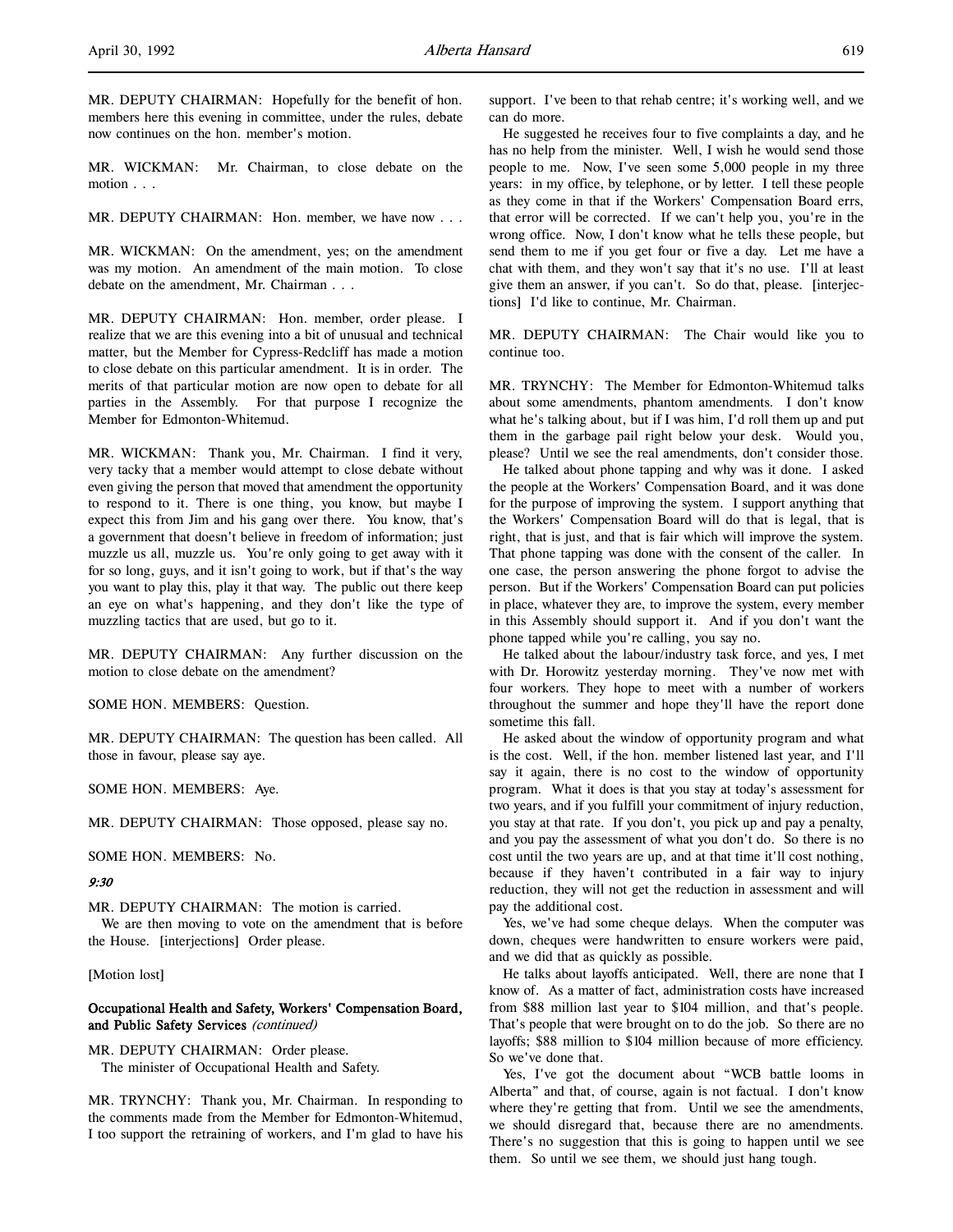He talks about the partnership program and is it any good. Well, it's working, Mr. Chairman, and at present there's been an injury reduction of approximately 50 percent. I'll give you some facts and figures. In the road building industry there are 59 participants, with a 49 percent reduction in claims. Roofing: 85 participants; a 27 percent reduction. Meat packing: 8 participants; a 19 percent reduction. Oil well servicing: 49 participants; they had a slight increase in claims. Forestry: 29 participants; a 5 percent reduction. The cities: now 13 of them are participating in a new program, and we have no results for them, but it is working.

He talked about the Hinton fuel and that nobody would do anything about it. I'm amazed. We had a thorough, thorough investigation by the RCMP, and now he's saying the RCMP didn't do their job. I'm surprised. The AG took on upon himself to do a complete review of everything on the Hinton fuel contamination, and there was no conclusion. So that was done thoroughly, cleanly, and of course we couldn't find the answers. [interjection]

Now, just a minute. If you want to condemn the RCMP, say so. They did the investigation, and there were no results. [interjections]

MR. DEPUTY CHAIRMAN: Order please. Order. [interjection] Order please, hon. minister. If some hon. members wish to have private conversations, I would invite them to leave the Chamber and so do, and that applies to all sides of the House.

The minister of Occupational Health and Safety has the floor. Please proceed.

MR. TRYNCHY: Thank you. He asked a question about Prospec Chemicals in Fort Saskatchewan. Yes, we're aware of it. We've been meeting with them. They do hold safety meetings. Environment has been involved. We're on to it. We'll be looking at more investigations, and if they don't clean up their act, if I can put it in plain English, we will close them down. This says that if the plant does not meet environmental standards, then it will have to be closed down. That will put 18 workers out of a job, but we're working closely with all parties, and hopefully we can get that resolved.

He then goes on to say that we have a reduction in the budget. Well, what we've done, Mr. Chairman, is had more efficiency within our system. We've been able to do more with less. We talk about being efficient, responding to less dollars, working better and smarter, not harder, and we're doing that. So it's efficiency in the budget. That's the response to that concern.

Mr. Chairman, I believe that's all the questions from the Member for Edmonton-Whitemud, and I think I've answered them all.

## MR. DEPUTY CHAIRMAN: The Member for Cypress-Redcliff.

MR. HYLAND: Thank you, Mr. Chairman. I want to address some brief comments this evening to the minister on his responsibilities related to Public Safety Services and ask the minister to get the public safety division looking at the possibility of assistance in a co-ordinated effort, like they often do and do well, related to the lack of runoff in southeastern Alberta this year. There is a severe problem not only with lack of moisture but lack of runoff. For all intents and purposes, the runoff in the major part of my constituency this spring was zero. So we have some pumping programs needed to serve towns and villages to get water, especially water for fire protection, and also for other livestock operations in need of the movement of water either by pipeline, temporary or permanent, or through some of the various methods that have

been used in the drought assistance program in northeastern Alberta for the movement of water. I would hope the minister – and perhaps, knowing those in Alberta public safety, knowing the top management of that team, they may well have some answers already. Knowing them, they have probably been looking at it. I would ask that the minister maybe put a little more pressure on them to come up with some alternatives that we are going to have to deal with, I think, in the near future.

Thank you.

MR. DEPUTY CHAIRMAN: Hon. minister, followed by Edmonton-Beverly.

MR. TRYNCHY: I'll quickly respond to that. A very good question from the Member for Cypress-Redcliff, and I would ask the members of my team in regards to disaster services just what we can do for the water shortage in southeastern Alberta. It's a new job that I've inherited. I'm not sure just how we do it, but I'm sure we'd have to work along with Agriculture. I will get the message back to you as quickly as I can.

## 9:40

MR. DEPUTY CHAIRMAN: The Member for Edmonton-Beverly.

MR. EWASIUK: Thank you, Mr. Chairman. I'm also pleased to be able to rise this evening and speak to the estimates of Occupational Health and Safety, Workers' Compensation Board, and disaster services. First of all, I too want to extend a welcome to the staff that are here this evening listening to our debate and our comments. I'd like to add to some of that debate and to some of those comments.

### [Mr. Moore in the Chair]

I believe that since my introduction to this Legislature and in dealing with the Workers' Compensation Board since 1986 – while I'm sure there's always room for criticism, I do want to say that I think there has been a fair amount of improvement in the operations of the board. I do think they've expedited some of the process and there's some improvement. However, having said that, I also want to make some suggestions and some recommendations to the minister that may be considered, particularly by the Workers' Compensation Board.

I reviewed the mission statement of the board, and while I think the statement itself is certainly a worthy one and it speaks of treating the holistic person, I'm not sure how the board interprets "holistic person." In my experience in dealing with injured workers, I therefore feel that while the board makes reference to dealing with the whole person, they do fall short in a number of areas, particularly with individuals who have suffered an injury and who for some reason or other cannot return to their former employment and therefore need to seek employment in some other area, some other field, and also with individuals who, because of an injury, have now developed a psychological problem, an emotional problem that they're having difficulty dealing with. Now, I realize that the board under the local rehabilitation department does provide some help in that area, but if there's a lacking in the board, in my opinion it's that area.

I want to perhaps bring to light a specific case that I have in mind that deals with a worker who is now 58 years old. He was injured back in 1979, I believe. His injury was to his head when he fell off some scaffolding in a housing construction project. He hurt his head and his shoulder. As a result of the injury, at least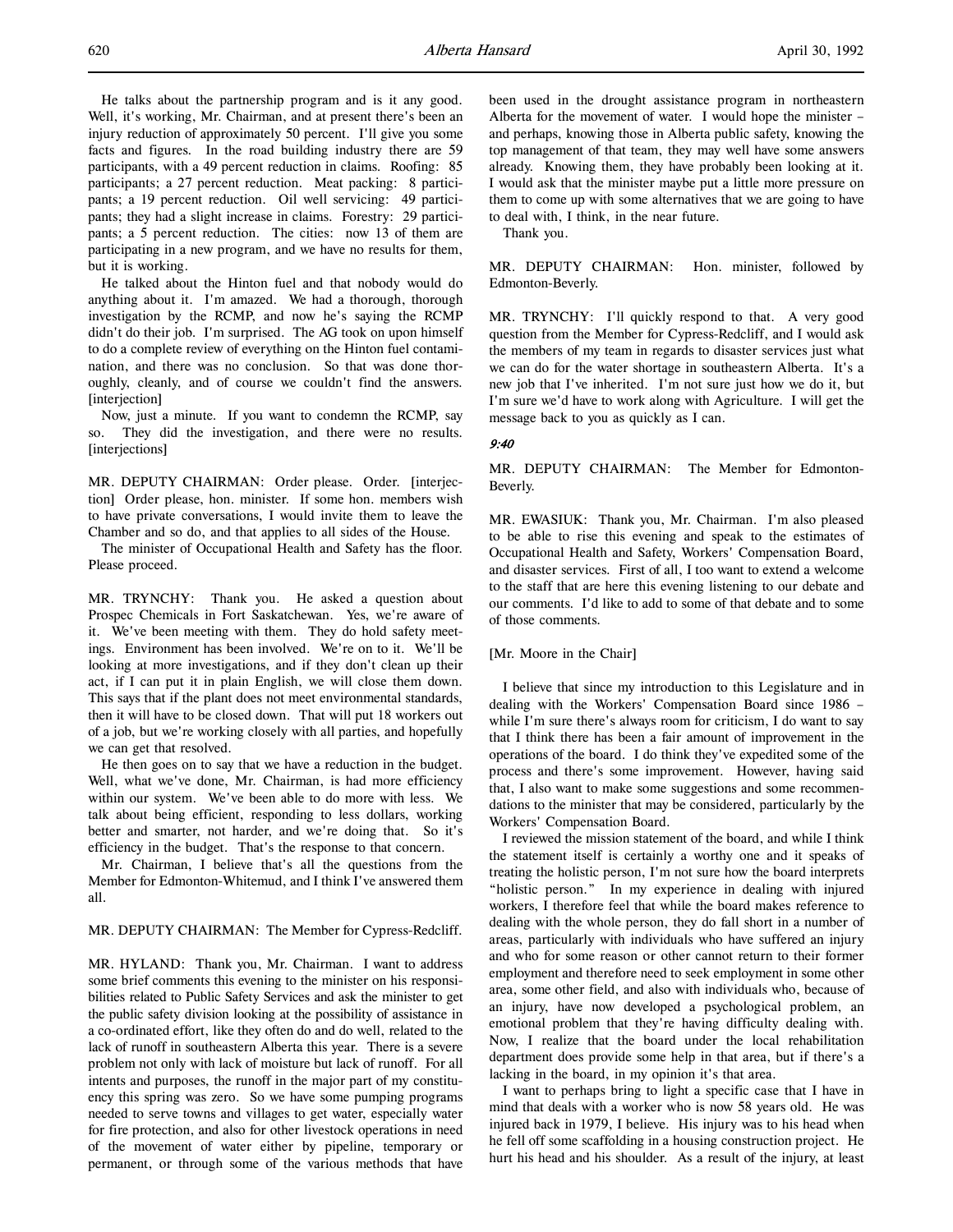in his assumption, he feels that he also lost his hearing, a partial hearing loss which has now worsened with time. The loss of his hearing has had a major impact on him, to the extent that he now almost resists going into a workplace. Because he can't hear, he feels that his coworkers are laughing at him, joking at him, so he feels very inferior. His self-esteem has gone down substantially, to the point where, as I say, he does not want to return to his old job because of that. I think this individual needs a lot of work to be able to restore his self-esteem, restore his ability to cope with his injury and the effect of the results of his injury in order that he could get back into the work force. He's a young man who wants to go back to work, but he's having difficulty coping with that. I feel that the board at this time has not been able to or for some reason has not addressed that particular issue, hasn't gone to that extent to meet those kinds of problems. I would recommend and suggest that perhaps we look at dealing with the holistic person, whatever that is, to cope with those kinds of problems.

I think many of the people that have demonstrated here and demonstrated by the WCB Building are people perhaps in that category, who are very fine people but need to take it another step somewhere down the road. I don't know where, but I'm assuming experts in our department at the Workers' Comp can find and deal with that issue. I understand we have some very good psychologists working in the department, and I guess I wonder if we have enough of them. More importantly, I don't think the board itself has yet addressed that issue, to deal with those kinds of people. I throw that out as a suggestion.

Another area I think needs to be addressed – and it is to some degree now being addressed – is the issue of pain. I know it's very difficult to define and in fact agree that there is pain, but I think we have too many – at least I've dealt with too many – individuals who insist they have pain, and it's not recognized. A doctor can't identify pain, so it's very difficult for a doctor to submit a report to WCB saying that yes, this individual is in pain. Again, I think we have to somehow come to address that issue. I don't know how, but I suggest we have people in the field. We are, of course, I understand, working on that particular area.

I want to also raise the issue – it happened to me this morning, Mr. Minister, and again I'm not suggesting to lay any blame here. I had an individual who came to my office – and this has happened, I think, more than once, Mr. Minister – who is on the lost-time supplement. In February of this year he was advised by the board that his supplement was being discontinued, and not because he had reached a wage that would call for that discontinuation but because, as I understand it – and I'm still dealing with this – there was a requirement for additional medical evidence to substantiate the continuation of the wage-loss supplement.

What concerned me was that he got a letter, was told his benefits were being discontinued, and was advised when he requested why this was happening that if he disagreed with it, he should appeal it. In the meantime, a medical assessment has been requested for this individual. He has yet to hear from the board when he is going to receive this particular assessment. In the meantime, he's lost the wage loss supplement. I think it's totally wrong that we would have a benefit discontinued subject to a review taking place; in this case, a medical assessment. It seems to me that if he required an assessment, I think we should have proceeded with the assessment and made the discontinuation of the benefit after that was concluded. In fact perhaps it may have not been concluded because medically it may have been found that he still required to continue with the lost-wage supplement.

So I think there are still areas in the board that need some finetuning and refining, and these are some of the areas that I personally have been involved with and that I feel should be done.

My final comment, Mr. Chairman – and the minister knows about this one; we've talked and exchanged some communications on it – is the services of a file review in our constituency offices. I've got around to this one. I basically accepted the fact that it's not going to happen in my office, but I would again like to make the pitch that that be reconsidered in spite of our conversations and our meetings that we've had. I feel that was a very valuable assistance we were receiving from the board not only for me, who represents workers at appeals, but also to the injured workers. I think they felt quite comfortable. They could come to our office, meet someone from WCB, go to the file, and help in preparation for an appeal. That was a good exercise. I understand there are problems with it, and I'm prepared to deal with it, but I would like that perhaps reconsidered again if it's possible, Mr. Minister.

# 9:50

I also just want to comment on the Appeals Commission. Again, we seem to go there quite regularly. We don't always win, unfortunately, but I do want to let you know that I feel the people serving on the Appeals Commission are quite competent people. They do a good service. As I say, I would like to be able to win the cases that we go there with, but I think the latitude and the kind of communication that develops with the commission and us representing injured workers before them have given us reason to be quite satisfied with the kind of work they're doing.

I notice that Mr. Sam Lee was in the galleries earlier; he's gone. He's a longtime member of the labour movement. I think he, among others who are serving on the commission, is doing a good job there.

# MR. ACTING DEPUTY CHAIRMAN: Mr. Minister.

MR. TRYNCHY: Thank you, Mr. Chairman. I appreciate the comments from the Member for Edmonton-Beverly. I might say that he's only the second member of the ND Party who's been in my office with workers, and I appreciate him coming. He brings them to me, and we talk about them. We do what we can, and we continue on.

He talks about pain and stress claims. That's a difficult one, because compensation now, as I know it in Alberta, unless we change it, is for injury, broken bones. That's how it started, and I guess that's what the Workers' Compensation Board is asking as they travel the province. Do we have to have new legislation? I guess we'll have to wait till they bring in their recommendations. I get them every day, people in stress because of an injury that's been there since 10, 15, 20 years ago, and it's working on them. I appreciate what you're saying, and my heart goes out to them. But if the policy is such that we can't do it now, then that's what this is all about, to see what's going on.

You talked about the injured worker who has a hearing problem. Maybe you and I, sir, and the injured worker could get together, and we'll see what we can do. We do have several psychologists on staff, as well as a crisis intervention team. We also contract out services to workers who don't want to go to our people, so if we know about it, I think we could provide the service. So would you get that to me if you can? I will do that for you. Send me a note on who the person is, and we'll go from there.

You talked about reviewing files in your constituency office. I know that worked well, but it gave us a difficulty because it was only available to those in Edmonton. The Member for Drumheller or Pincher Creek-Crowsnest or Peace River couldn't get that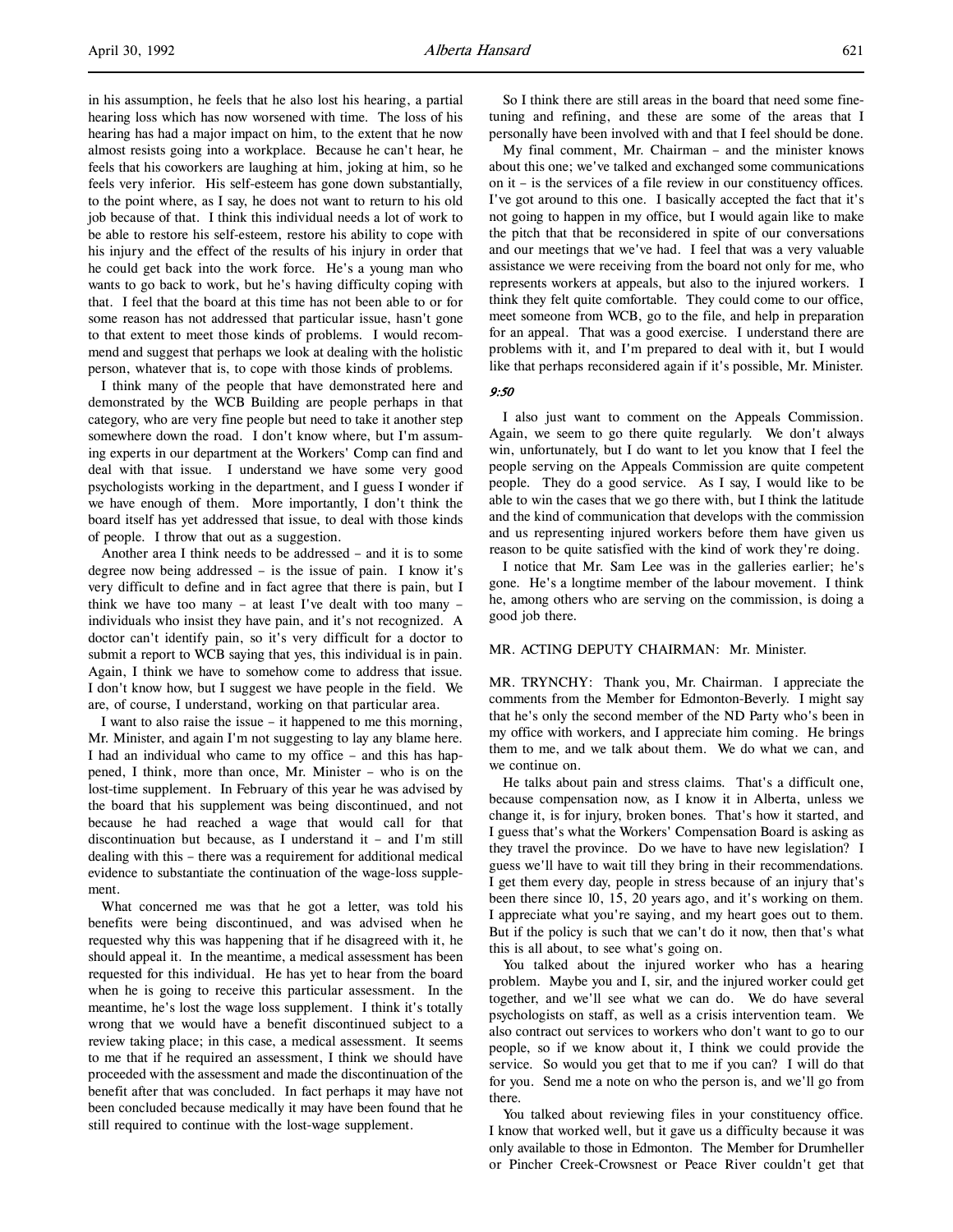service. My understanding from the board – they have to look at it, and that's something that I've changed. It's the board policy that now you can go with that worker to the compensation office. They have their offices here. It's a very short drive, and you can represent them there. I hope you would do that, because the members that travel from far away do not have the same opportunity. I don't think it's fair that they're deprived of that when we provide it here. So the compensation board, I think, has acted quite fairly in that regard.

I talked about winning appeals. I'd like to see everyone win their appeal, but the Appeals Commission is independent. It has members from labour, industry, and the public sector. They're independent. They don't answer to me. They don't answer to anybody. The only recourse after that is the Ombudsman. They take all the documentation that's available, all the medical evidence that's available, and they weigh their judgment there. It would be nice if we didn't have to have an Appeals Commission, that everything would be done beforehand, but such is not the case. So that is one of the things we have to live with.

Now, there's another concern that I have with all the members of this Assembly. They receive many, many calls to their offices and all that. I wish that if you can't send those people to my office, give me their names. Say, "Joe so and so was in my office, and he's got a concern." I'll bring the file out to my office. We'll review it, and we'll get back to you and say, "Can we do something?" I just don't send it over there. I ask for the file. I review all these. I've reviewed thousands of them, and some I've reviewed four or five times, and that's a fact. I'd like to help, if you'd just give me the names. You don't have to send them to me if that's a problem. If that makes too much work for you, just put down on your sheet of paper: "I got four people today. Their names are such and such. Four people tomorrow: their names are such and such." Send it over to me. I'll review their files and get back to you so you can answer those people directly and say: "Look; we've sent it to the minister. Here's the response. Here are some avenues you can go through." I'll investigate thoroughly. To all members of the Assembly: do that if you can.

Mr. Chairman, I believe that answers the questions for the Member for Edmonton-Beverly, some good concerns. I'd like to work with him in regard to the person he mentioned. To the rest: if you can get the names to me, I'll review their files and get back to you personally so you can answer to that person that you either got it from the minister or the minister got it from the board back to them through you.

Thank you.

# MR. ACTING DEPUTY CHAIRMAN: Wainwright.

MR. FISCHER: Thanks, Mr. Chairman. I just have a few words of information and a question or two I'd like to ask the minister. First of all, I'd like to make a comment about the motion the Member for Edmonton-Whitemud made. I guess he can't remember back just a very few years, when there didn't seem to be very much direction, before it was separated into a full-fledged department. Certainly an awful lot of improvement has gone on since that time. Yes, there are still more places we can improve on, but I guess that's the way our system works. You don't get it all done in one day. I would like to commend the minister and his department on the good job they've done in the last two or three years. I have noticed quite a difference in my constituency.

I would like to just say a word or two about the Syncrude project up there – because I've had a bit to do with that the last couple of years – and their safety performance record. The Syncrude employees, of which there are about 4,600 plus anywhere from 1,000 to 1,500 contract employees, have an injury frequency record of 1.16 in the first quarter of 1992. This was up from the last quarter of 1991, but still this level was considered to be almost impossible a few years back. I would have to say that this particular level has probably not been matched by any comparable industry in this province. I can tell you that this doesn't happen all by itself. It happens through some of the suggestions that have come from the department, but more than anything it has happened because of management caring enough and putting in the resources and the training programs and the dollars to make it happen and to educate each one of those employees. They spend many, many hours in safety prevention. I know that never a board meeting goes by without serious discussion on how they've done with their safety performance and how they can improve on it.

I also would like to make a little suggestion, if I might, about the Syncrude record of performance. Maybe you could encourage some of the other industries that have had a lot higher safety record to take on some of the things they do up there to prevent some of the serious injuries that we have in this province.

### 10:00

One thing that I have had: we always get people with sore backs. Sore backs are a very difficult thing for doctors and a very difficult thing for patients. Sometimes the people will come in to me and tell me about all their troubles. I know that they have a certain objective in mind when they come, but I believe before they get to the appeal board even, there needs to be a little bit more communication between the patient and the doctors, if you like. So many of the patients come out and they either don't understand what the doctor has told them or sometimes the doctor hasn't told them. Quite often you can't understand doctors' writing. Sometimes they don't communicate back to those people, and I think that there can be some improvement there.

I believe that's about all I've got to say. Thank you.

MR. TRYNCHY: Mr. Chairman, I'd just like to respond to that because it's so important. The Member for Wainwright is so right that Syncrude has one of the lowest percentage injury rates in the province. They're now at 1.16. Last year they were at .096, and the provincial average this year in 1992 is 4.2 percent, but we've improved, because just a few years ago it was 5.3 percent across the province. So they show leadership in having an injury rate of 1 percent.

The member talked about injured backs, and yes, that has given us a lot of difficulty because doctors say injured backs are hard to diagnose. Right now, if my information is correct, injury to backs is crowding about 30 percent of our total claims. It's getting very serious, and whether it's the working conditions or whether it's our own bodies that are weaker, that's where it's at, and it's unfortunate. So, yes, if we all work together as Syncrude has with employers/employees and if every employer took the same caution and consideration with their workers, we could reduce from 4.2 further down. Hopefully that's what will happen by all of us working together.

Thank you.

MR. GOGO: Mr. Chairman, I move the committee rise, report progress, and beg leave to sit again.

[Motion carried]

[Mr. Jonson in the Chair]